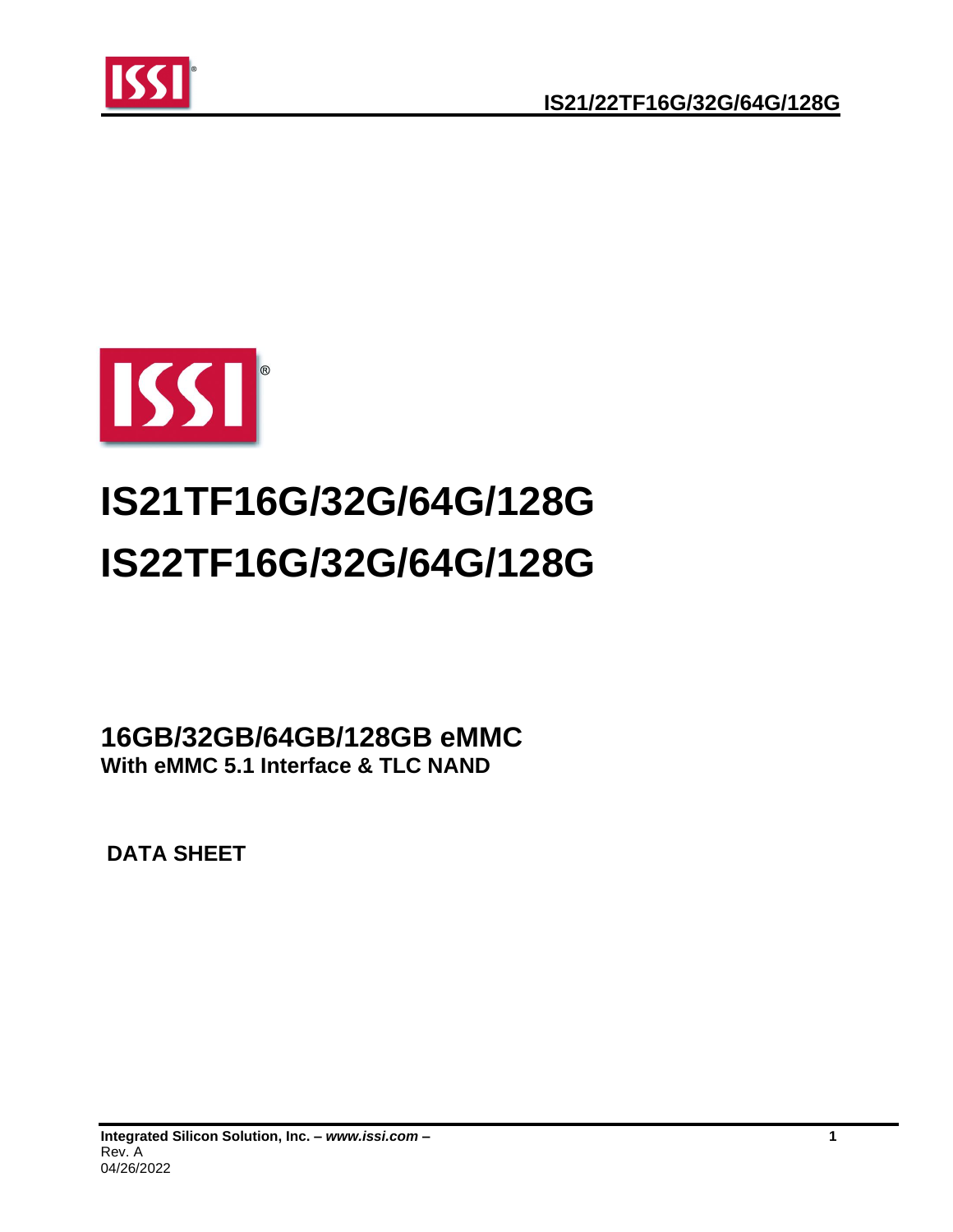

## **16GB/32GB/64GB/128GB eMMC with eMMC 5.1 Interface & TLC NAND**

# <span id="page-1-0"></span>**FEATURES**

- Packaged NAND flash memory with *eMMC* 5.1 interface
	- IS21/22TF16G: 16Gigabyte
	- IS21/22TF32G: 32Gigabyte
	- IS21/22TF64G: 64Gigabyte
	- IS21/22TF128G: 128Gigabyte
- Compliant with *eMMC* Specification Ver.4.3, 4.4, 4.41,4.5, 4.51, 5.0, 5.1
- Device can be converted to *eMMC* 4.3, 4.41, 4.51, 5.0 via initializing
- Bus mode
	- High-speed *eMMC* protocol
	- Clock frequency: 0-200MHz.
	- Ten-wire bus (clock, 1 bit command, 8 bit data bus) and a hardware reset.
	- Supports three different data bus widths : 1 bit(default), 4 bits, 8 bits
	- Data transfer rate: up to 52Mbyte/s (using 8 parallel data lines at 52 MHz)
	- Single data rate : up to 200Mbyte/s @ 200MHz (HS200)
	- Dual data rate : up to 400Mbyte/s @ 200MHz (HS400)
- Operating voltage range :
	- VCCQ = 1.8 V/3.3 V (Automotive A2 Grade only supports 1.8V VCCQ)
	- $VCC = 2.7 3.6V$
- Error free memory access
	- Internal error correction code (ECC) to protect data communication
	- Internal enhanced data management algorithm
	- Solid protection from sudden power failure, safe-update operations for data content
- **Security** 
	- Support secure erase and trim commands
	- Enhanced write protection with permanent and partial protection options
- Key Features :
	- HS400, Field Firmware Update (FFU), Power Off Notification, Pre EOL information, Enhanced Device Life time, Optimal Size
- eMMC 5.1 Features:
	- Command Queuing, Enhanced Strobe, Cache Flushing Report, BKOPS Control, Cache Barrier, RPMB Throughput Improve, Secure Write Protection.
- Temperature range
	- Industrial Grade (I): -40 ℃ ~ 85 ℃
	- Automotive Grade (A1): -40 °C ~ 85 °C
	- Automotive Grade (A2): -40 °C ~ 105 °C (The Surface Temperature of Tc cannot be over 115 °C)
- Package
	- 153 FBGA (11.5mm x 13mm x 1.0mm)
	- 100 FBGA (14.0mm x 18.0mm x 1.4mm)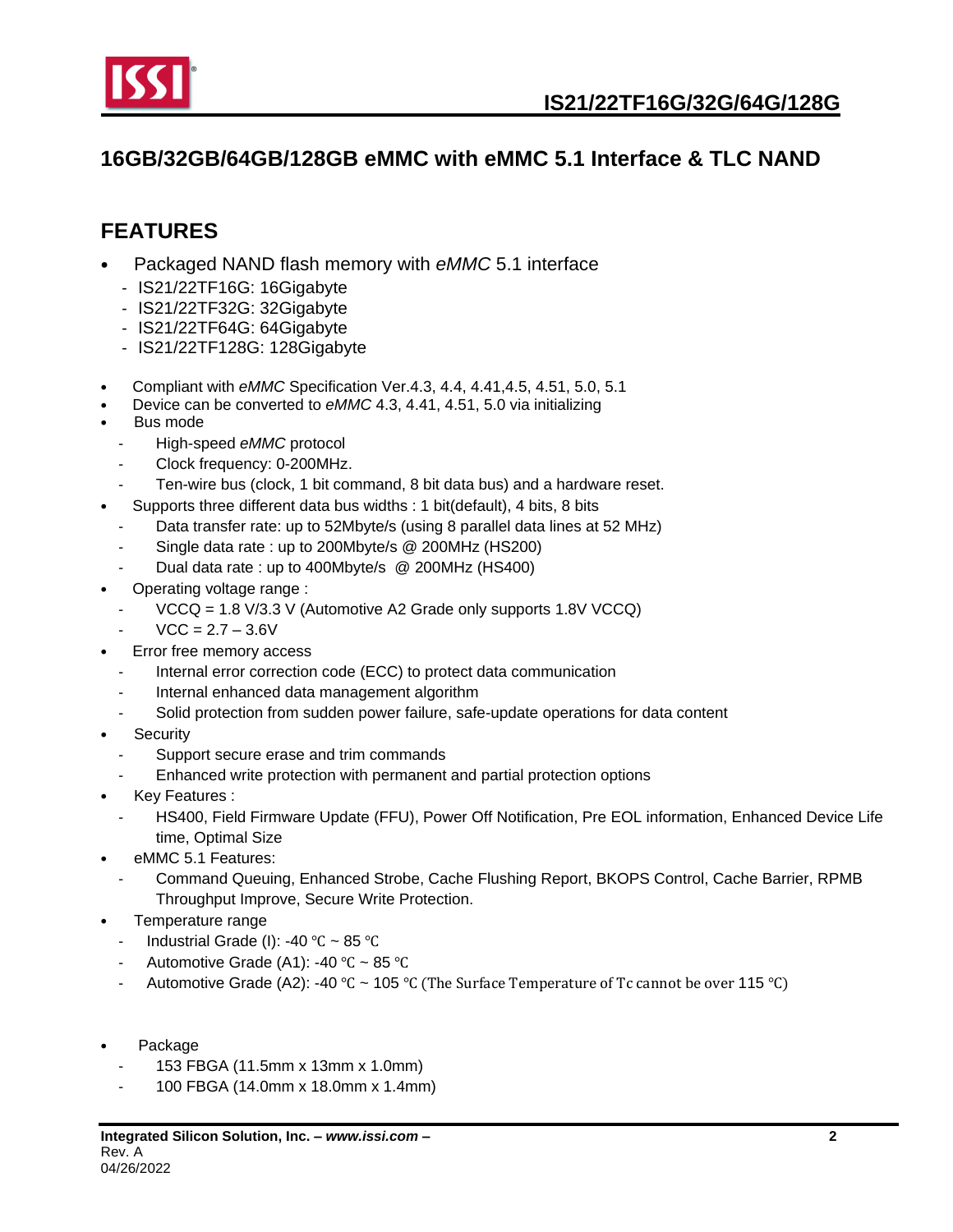

## <span id="page-2-0"></span>**GENERAL DESCRIPTION**

ISSI *eMMC* products follow the JEDEC *eMMC* 5.1 standard. It is ideal for embedded storage solutions for Industrial application and automotive application, which require high performance across a wide range of operating temperatures.

*eMMC* encloses the TLC Mode NAND and *eMMC* controller inside as one JEDEC standard package, providing a standard interface to the host. The *eMMC* controller directly manages NAND flash, including ECC, wear-leveling, IOPS optimization and read sensing.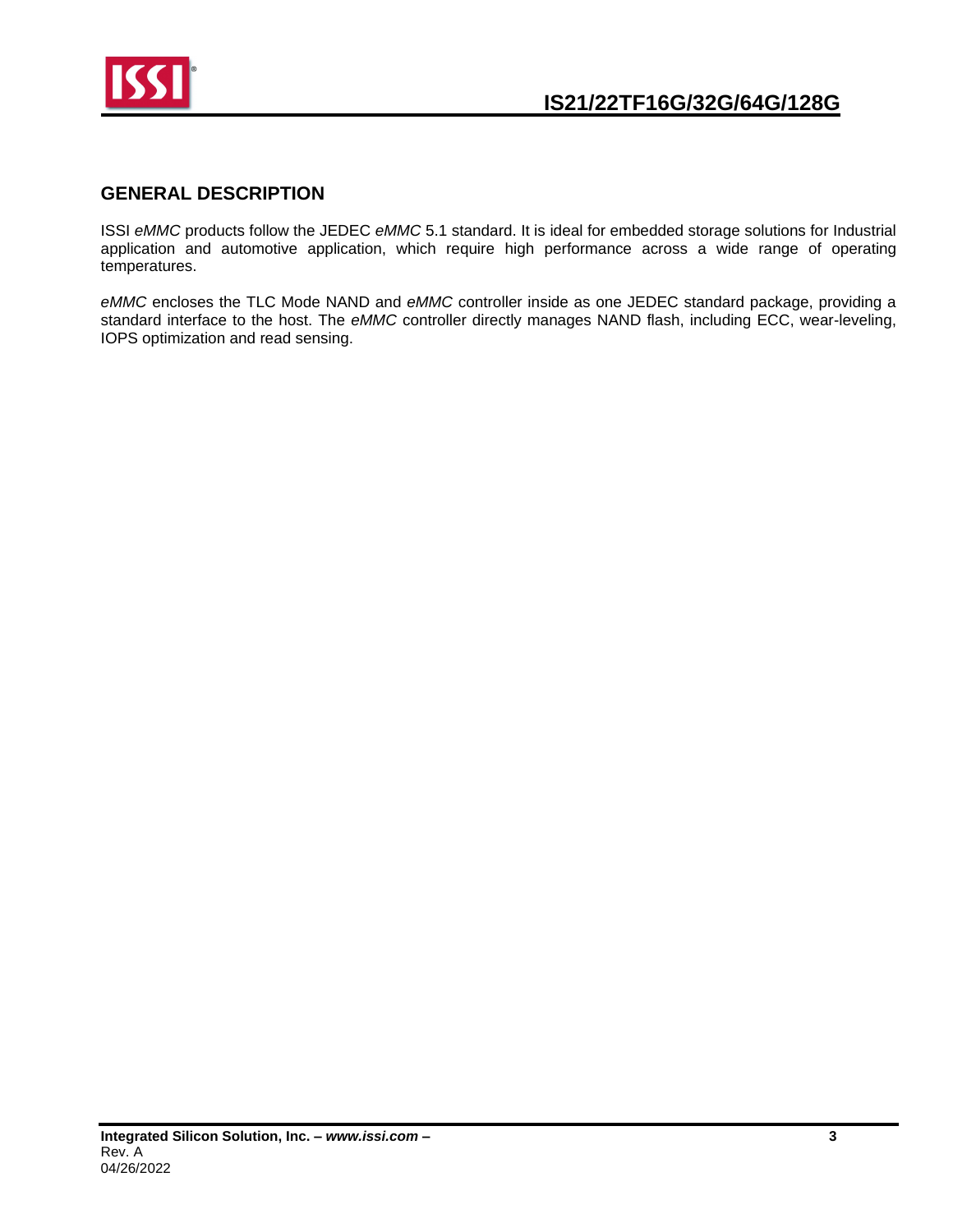

## <span id="page-3-0"></span>**TABLE OF CONTENTS**

| 1 <sub>1</sub> |  |
|----------------|--|
| 1.1            |  |
| $1.2$          |  |
| 1.3            |  |
| 1.4            |  |
| 1.5            |  |
| 1.6            |  |
| 1.7            |  |
| 1.8            |  |
| 2.             |  |
| 3.             |  |
| 4.             |  |
|                |  |
| 5.             |  |
|                |  |
| 5.2            |  |
| 5.3            |  |
| 5.4            |  |
| 6.             |  |
| 7 <sub>1</sub> |  |
| 7.1            |  |
| 7.2            |  |
| 7.3            |  |
| 7.4            |  |
| 8.             |  |
| 8.1            |  |
| 8.2            |  |
| 8.3            |  |
| 8.4            |  |
| 8.5            |  |
| 8.6            |  |
| 8.7            |  |
| 8.8            |  |
|                |  |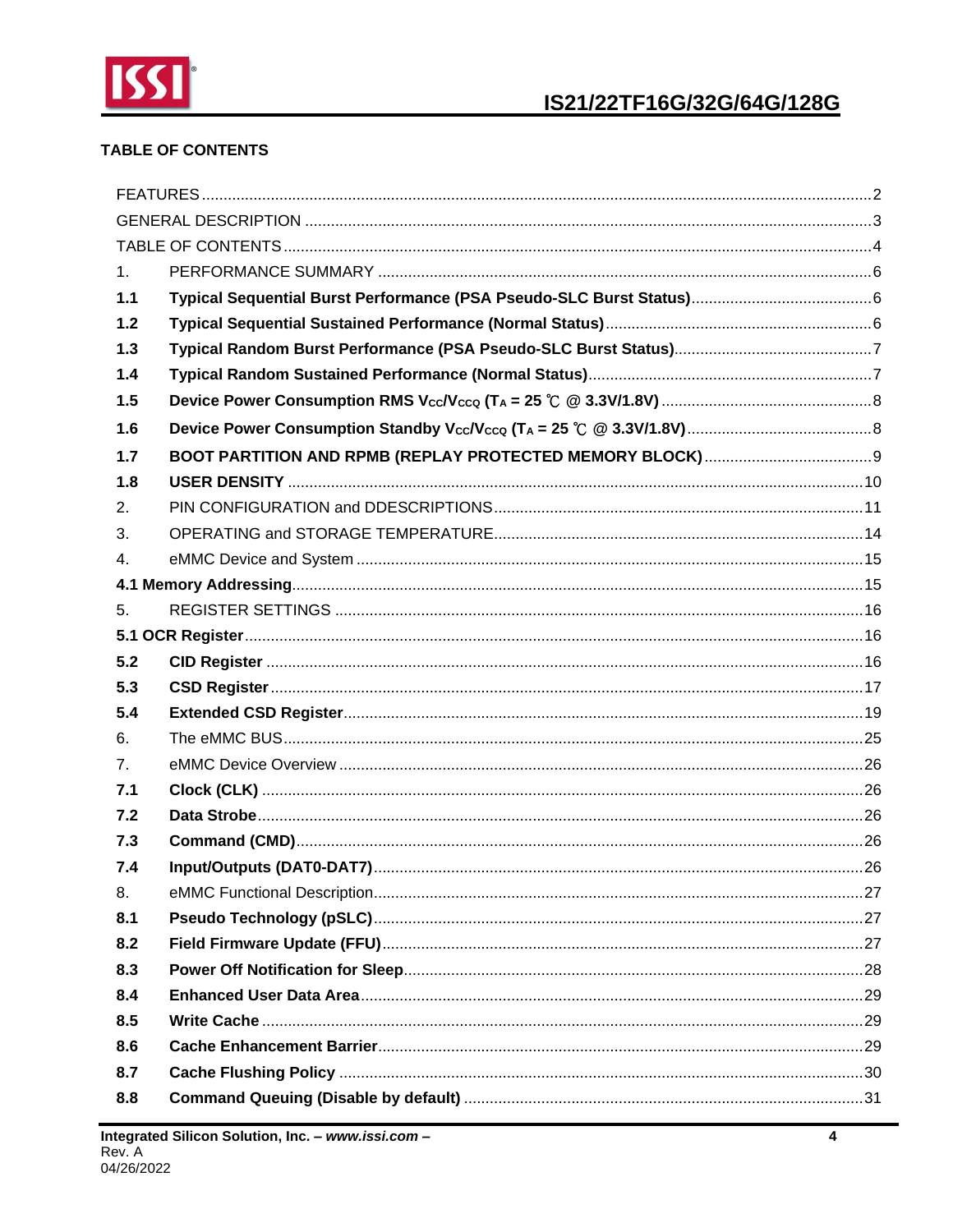

# **IS21/22TF16G/32G/64G/128G**

| 8.9 |  |
|-----|--|
|     |  |
| 10. |  |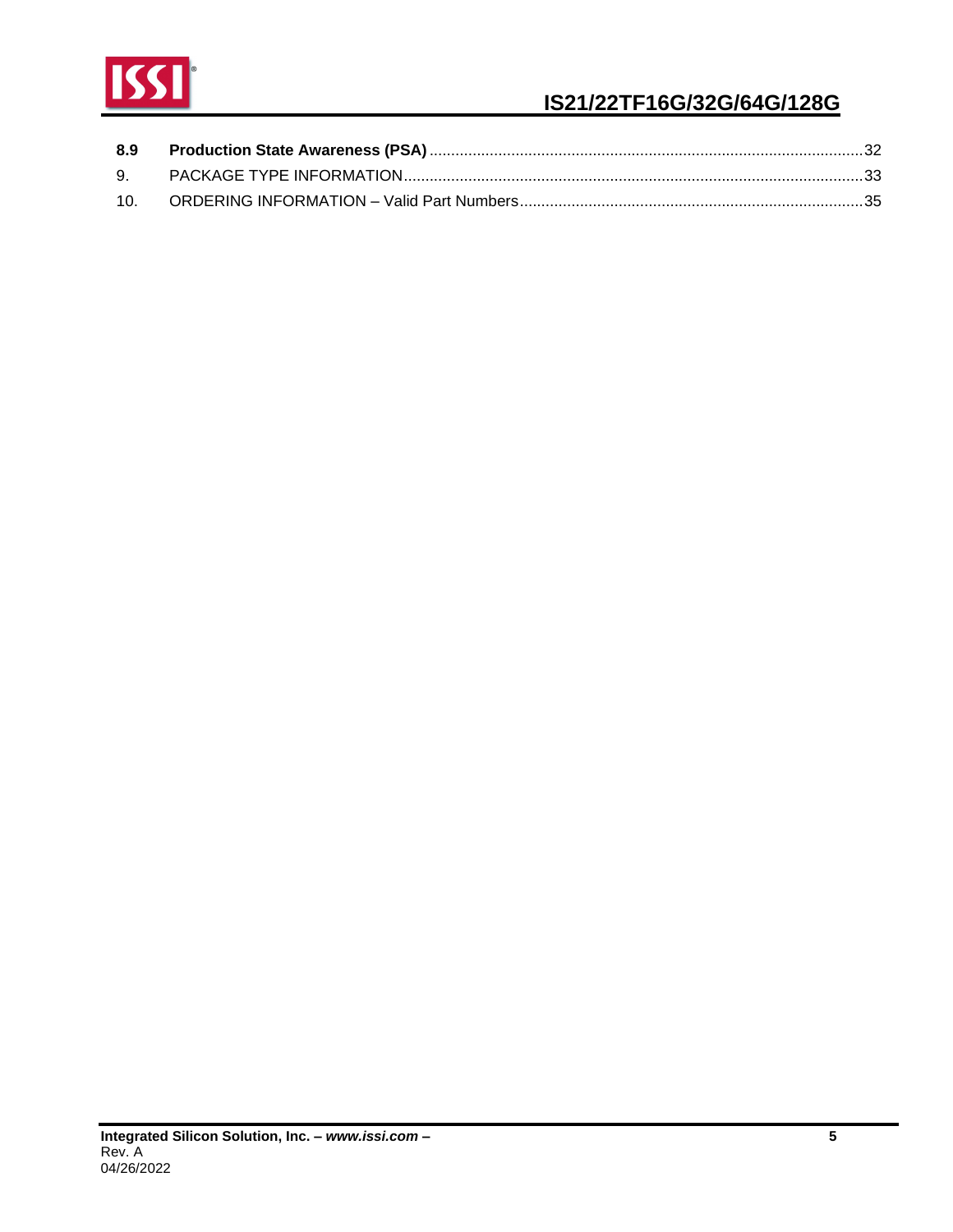

## <span id="page-5-0"></span>**1. PERFORMANCE SUMMARY**

## <span id="page-5-1"></span>**1.1 Typical Sequential Burst Performance (PSA Pseudo-SLC Burst Status)**

|              | <b>Speed Mode &amp; Operation</b> |       | 16GB | 32 <sub>GB</sub> | 64GB | 128GB | <b>Unit</b> |
|--------------|-----------------------------------|-------|------|------------------|------|-------|-------------|
|              | Write<br>Cache On                 | Read  | 320  | 320              | 320  | 320   | MB/s        |
| <b>HS400</b> |                                   | Write | 135  | 135              | 255  | 265   | MB/s        |
|              | Write<br><b>Cache Off</b>         | Read  | 320  | 320              | 320  | 320   | MB/s        |
|              |                                   | Write | 130  | 125              | 205  | 215   | MB/s        |
|              | Write<br>Cache On                 | Read  | 175  | 175              | 175  | 175   | MB/s        |
|              |                                   | Write | 130  | 135              | 155  | 155   | MB/s        |
| <b>HS200</b> | Write<br><b>Cache Off</b>         | Read  | 175  | 175              | 175  | 175   | MB/s        |
|              |                                   | Write | 120  | 120              | 140  | 140   | MB/s        |

**Notes:**

1. Values for an 8-bit bus width, running ISSI proprietary tool,  $V_{CC}=3.3V$ ,  $V_{CCQ}=1.8V$ .

2. Performance numbers might be subject to changes without notice.

3. The write cache size is 1536KB.

## **1.2 Typical Sequential Sustained Performance (Normal Status)**

<span id="page-5-2"></span>

| <b>Speed Mode &amp; Operation</b> |                           |       | <b>16GB</b> | 32 <sub>GB</sub> | 64GB | <b>128GB</b> | <b>Unit</b> |
|-----------------------------------|---------------------------|-------|-------------|------------------|------|--------------|-------------|
|                                   | Write<br>Cache On         | Read  | 310         | 310              | 320  | 320          | MB/s        |
|                                   |                           | Write | 15          | 15               | 30   | 65           | MB/s        |
| <b>HS400</b>                      | Write<br><b>Cache Off</b> | Read  | 315         | 310              | 320  | 320          | MB/s        |
|                                   |                           | Write | 15          | 15               | 25   | 45           | MB/s        |
|                                   | Write<br>Cache On         | Read  | 175         | 175              | 175  | 175          | MB/s        |
|                                   |                           | Write | 15          | 15               | 30   | 60           | MB/s        |
| <b>HS200</b>                      | Write                     | Read  | 175         | 175              | 175  | 175          | MB/s        |
|                                   | <b>Cache Off</b>          | Write | 15          | 15               | 25   | 45           | MB/s        |

**Notes:**

1. Values for an 8-bit bus width, running HS400 mode,  $V_{CC}=3.3V$ ,  $V_{CCQ}=1.8V$ .

2. Performance numbers might be subject to changes without notice.

3. The write cache size is 1536KB.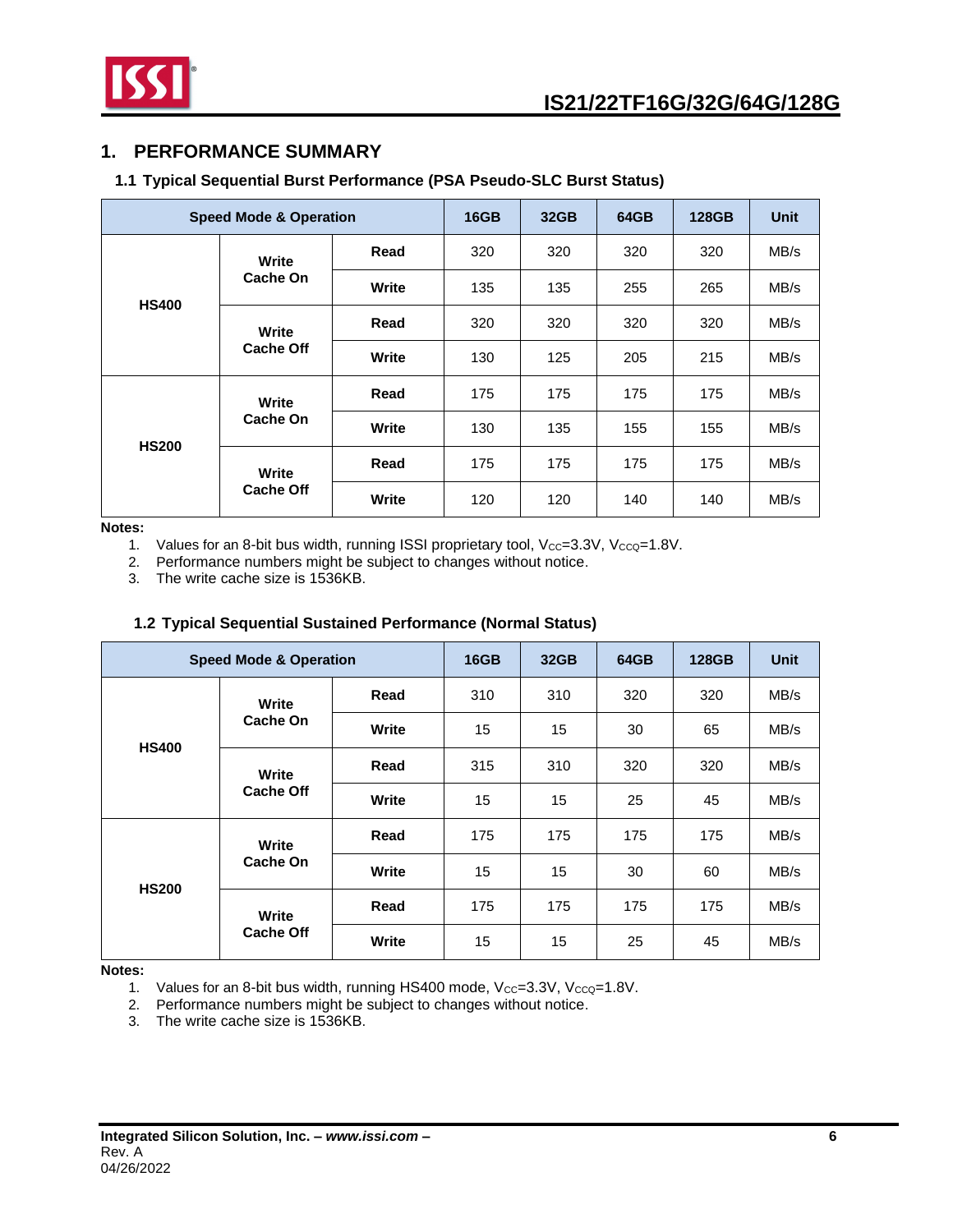

<span id="page-6-0"></span>

|              | <b>Speed Mode &amp; Operation</b> |              |        | 32GB   | 64GB   | <b>128GB</b> | <b>Unit</b> |
|--------------|-----------------------------------|--------------|--------|--------|--------|--------------|-------------|
|              | Write<br>Cache On                 | Read         | 21,000 | 21,000 | 42,000 | 59,000       | <b>IOPS</b> |
| <b>HS400</b> |                                   | <b>Write</b> | 20,000 | 20,000 | 44.000 | 47.000       | <b>IOPS</b> |
|              | Write<br><b>Cache Off</b>         | Read         | 21,000 | 21.000 | 43,000 | 58,000       | <b>IOPS</b> |
|              |                                   | Write        | 2,100  | 2.100  | 2.900  | 2.900        | <b>IOPS</b> |
|              | Write<br>Cache On                 | Read         | 21,000 | 21,000 | 40.000 | 42,000       | <b>IOPS</b> |
|              |                                   | Write        | 20,000 | 20,000 | 34,000 | 35,000       | <b>IOPS</b> |
| <b>HS200</b> | Write<br><b>Cache Off</b>         | Read         | 21,000 | 21,000 | 40,000 | 43,000       | <b>IOPS</b> |
|              |                                   | Write        | 2,100  | 2,100  | 2,800  | 2,900        | <b>IOPS</b> |

## **1.3 Typical Random Burst Performance (PSA Pseudo-SLC Burst Status)**

**Notes:**

1. Values for an 8-bit bus width, running ISSI proprietary tool,  $V_{CC}=3.3V$ ,  $V_{CCQ}=1.8V$ .<br>2. Performance numbers might be subject to changes without notice.

Performance numbers might be subject to changes without notice.

3. The write cache size is 1536KB.

#### **1.4 Typical Random Sustained Performance (Normal Status)**

<span id="page-6-1"></span>

| <b>Speed Mode &amp; Operation</b> |                           |       | 16GB   | 32GB   | 64GB   | <b>128GB</b> | <b>Unit</b> |
|-----------------------------------|---------------------------|-------|--------|--------|--------|--------------|-------------|
|                                   | Write<br>Cache On         | Read  | 15,000 | 14,000 | 24,000 | 29,000       | <b>IOPS</b> |
| <b>HS400</b>                      |                           | Write | 4,400  | 3,200  | 8,100  | 14,000       | <b>IOPS</b> |
|                                   | Write<br><b>Cache Off</b> | Read  | 15,000 | 14,000 | 24,000 | 29,000       | <b>IOPS</b> |
|                                   |                           | Write | 1,500  | 1,400  | 1,600  | 1,800        | <b>IOPS</b> |
|                                   | Write<br>Cache On         | Read  | 15,000 | 15,000 | 24,000 | 28,000       | <b>IOPS</b> |
|                                   |                           | Write | 4,500  | 3,300  | 7,800  | 13,000       | <b>IOPS</b> |
| <b>HS200</b>                      | Write<br><b>Cache Off</b> | Read  | 14,000 | 14,000 | 24,000 | 43,000       | <b>IOPS</b> |
|                                   |                           | Write | 1,500  | 1,400  | 1,600  | 1,700        | <b>IOPS</b> |

**Notes:**

1. Values for an 8-bit bus width, running ISSI proprietary tool,  $V_{CC}=3.3V$ ,  $V_{CCQ}=1.8V$ .

2. Performance numbers might be subject to changes without notice.

3. The write cache size is 1536KB.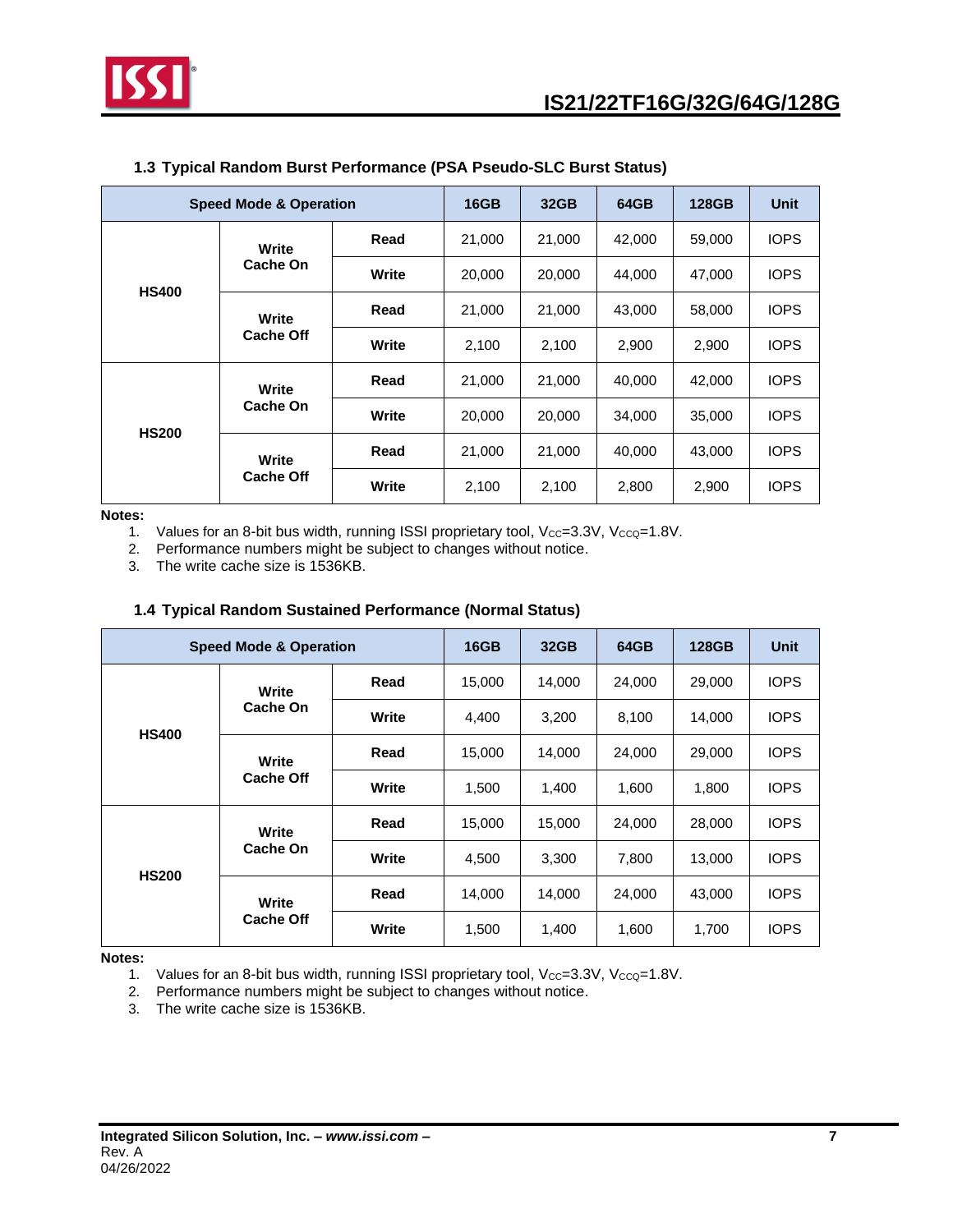

<span id="page-7-0"></span>

| <b>Speed Mode &amp; Operation</b> |       | <b>16GB</b>  | 32GB | 64GB | <b>128GB</b> | <b>Unit</b> |    |
|-----------------------------------|-------|--------------|------|------|--------------|-------------|----|
|                                   |       | Icc          | 55   | 55   | 60           | 60          | mA |
| <b>HS400</b>                      | Read  | <b>I</b> cco | 220  | 220  | 230          | 245         | mA |
|                                   | Write | Icc          | 50   | 50   | 90           | 160         | mA |
|                                   |       | Icco         | 90   | 90   | 100          | 105         | mA |
|                                   | Read  | Icc          | 35   | 35   | 35           | 35          | mA |
|                                   |       | <b>I</b> cco | 165  | 160  | 165          | 175         | mA |
| <b>HS200</b>                      | Write | Icc          | 50   | 50   | 90           | 160         | mA |
|                                   |       | Icco         | 90   | 90   | 100          | 105         | mA |

#### **1.5 Device Power Consumption RMS**  $V_{CC}V_{CCQ}$  **(T<sub>A</sub> = 25 °C @ 3.3V/1.8V)**

#### **Notes:**

- 1. The measurement for RMS current is done as average RMS current consumption over a period of 100ms.
- 2. Current numbers might be subject to changes without notice.

#### **1.6 Device Power Consumption Standby**  $V_{CC}V_{CCQ}$  **(T<sub>A</sub> = 25 °C @ 3.3V/1.8V)**

<span id="page-7-1"></span>

| <b>Speed Mode &amp; Operation</b> |                     | <b>16GB</b> | 32GB | 64GB | <b>128GB</b> | <b>Unit</b> |
|-----------------------------------|---------------------|-------------|------|------|--------------|-------------|
| <b>HS400</b>                      | <b>CMD5 Sleep</b>   | 190         | 190  | 210  | 250          | uA          |
|                                   | <b>Standby Icco</b> | 240         | 240  | 245  | 250          | uA          |
|                                   | <b>Standby Icc</b>  | 30          | 30   | 45   | 80           | uA          |
| <b>HS200</b>                      | <b>CMD5 Sleep</b>   | 190         | 190  | 210  | 250          | uA          |
|                                   | <b>Standby Icco</b> | 240         | 240  | 245  | 250          | uA          |
|                                   | <b>Standby Icc</b>  | 30          | 30   | 45   | 80           | uA          |

#### **Notes:**

- 1. The current is measured at  $V_{CC} = 3.3V + 5\%$ ,  $V_{CCQ} = 1.8V + 5\%$ , 8-bit bus width without clock frequency..
- 2. Current numbers might be subject to changes without notice.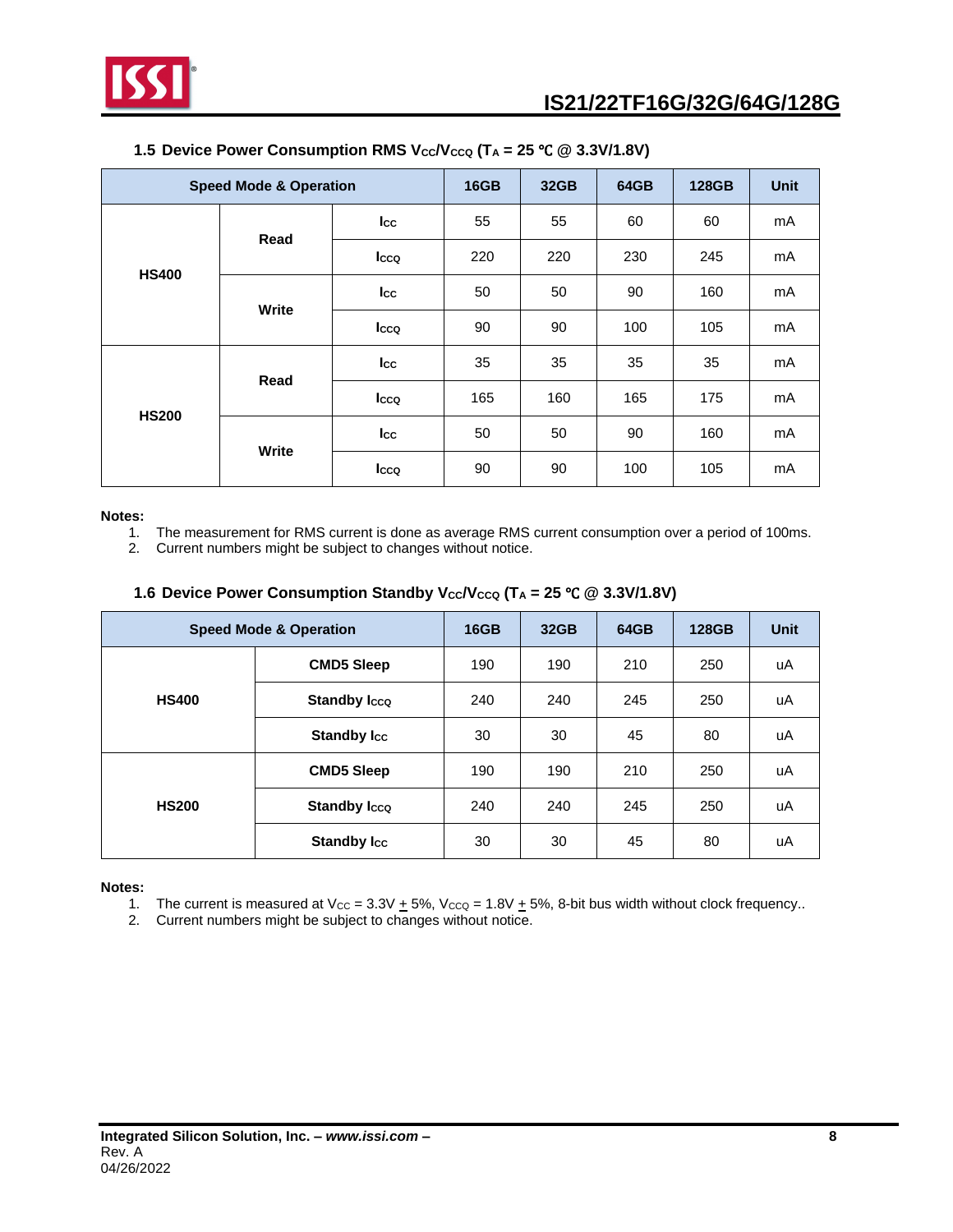

## <span id="page-8-0"></span>**1.7 BOOT PARTITION AND RPMB (REPLAY PROTECTED MEMORY BLOCK)**

| <b>Option</b> | <b>Boot partition 1</b> | <b>Boot partition 2</b> | <b>RPMB</b> |
|---------------|-------------------------|-------------------------|-------------|
|               | 4,096 KB                | 4,096 KB                | 4,096 KB    |
| В             | 16,384 KB               | 16,384 KB               | 4,096 KB    |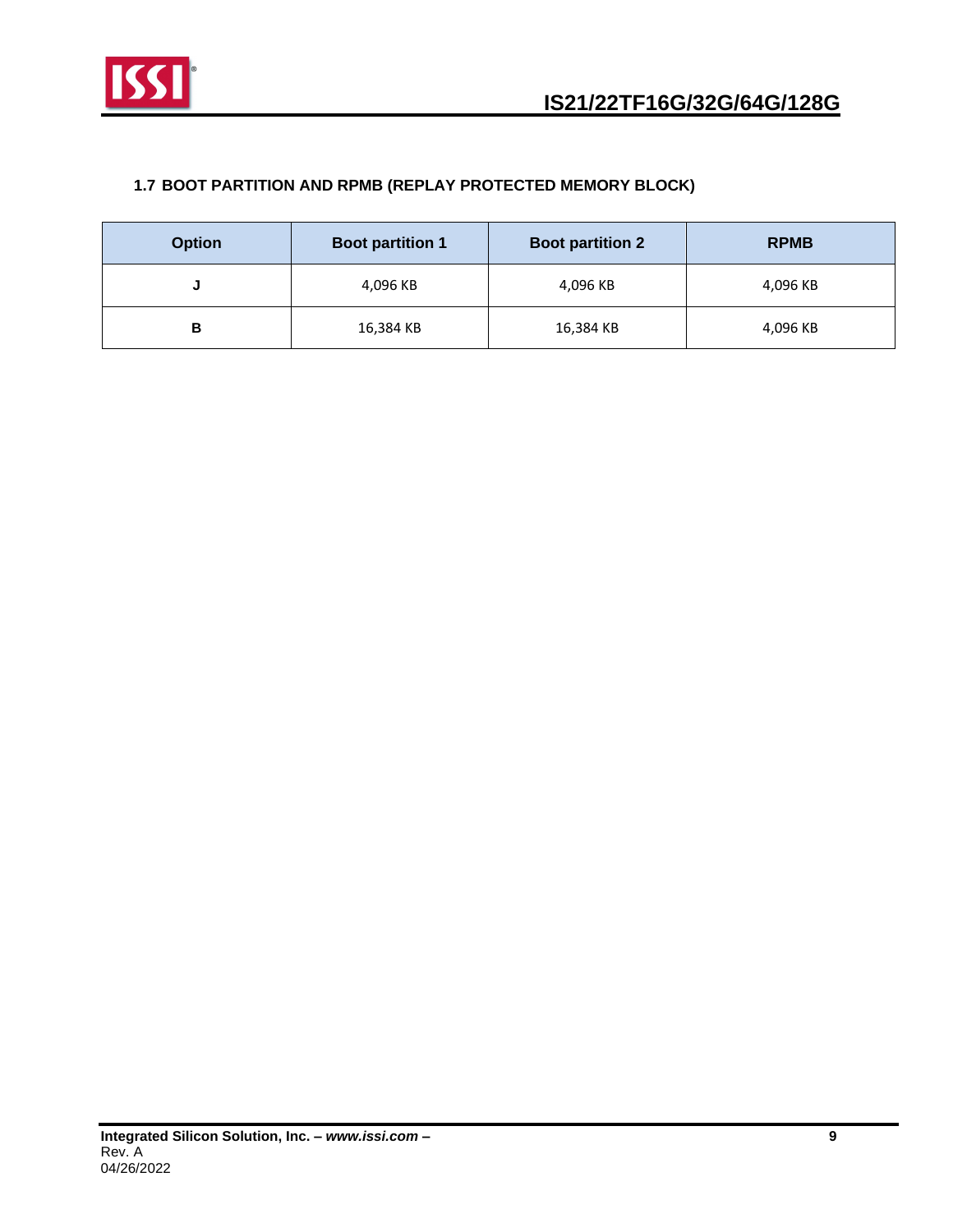

## **1.8 USER DENSITY**

<span id="page-9-0"></span>Total user density depends on device type (Flash Mode).

| <b>Part Number</b>  | <b>Capacity</b> | <b>Flash Mode</b> | <b>User Density Size</b> |
|---------------------|-----------------|-------------------|--------------------------|
| <b>IS21/22TF16G</b> | 16GB            | TLC               | 15,634,268,160 Bytes     |
| <b>IS21/22TF32G</b> | 32GB            | <b>TLC</b>        | 31,268,536,320 Bytes     |
| <b>IS21/22TF64G</b> | 64GB            | TLC.              | 62,537,072,640 Bytes     |
| IS21/22TF128G       | 128GB           | TLC               | 125,074,145,280 Bytes    |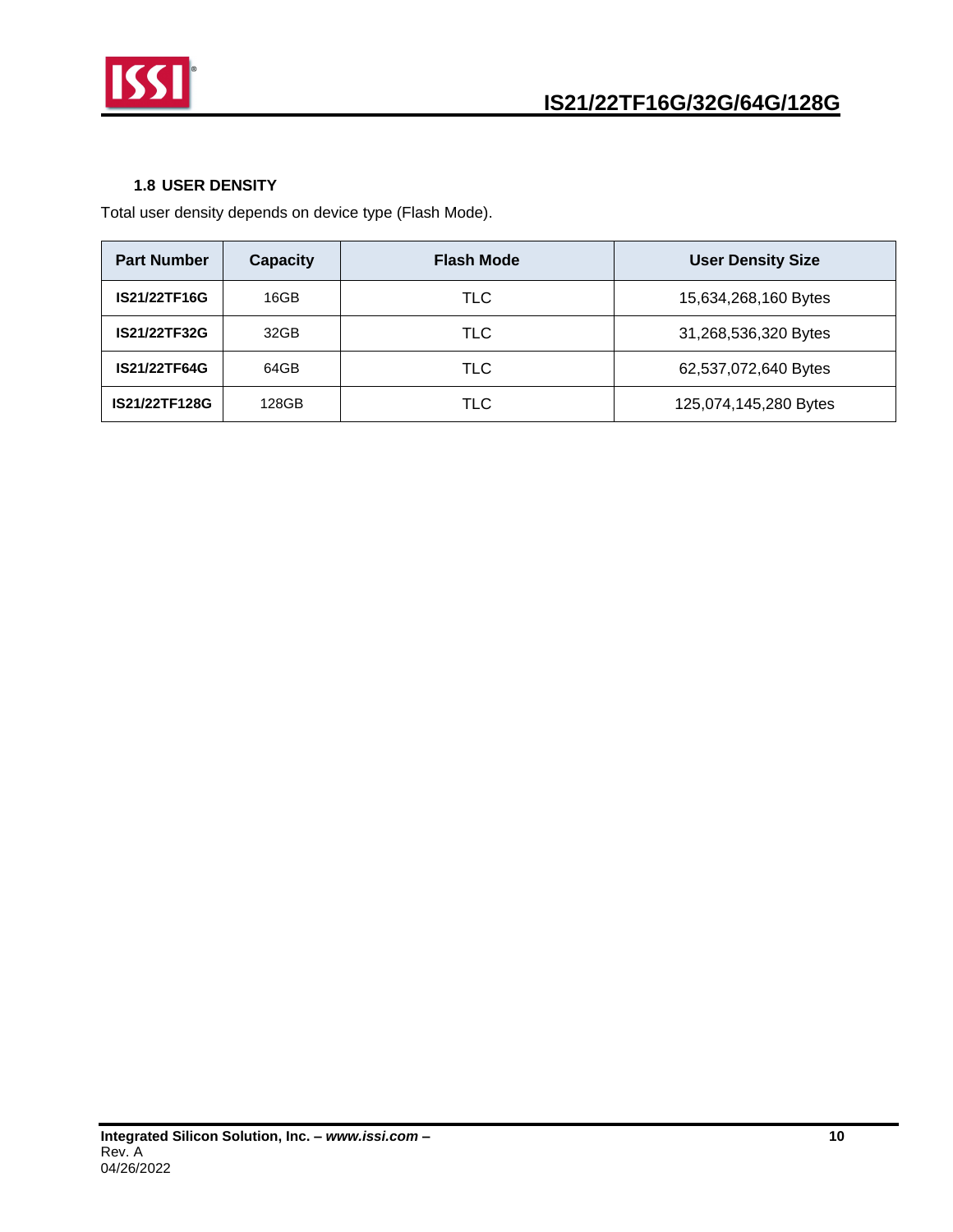

## <span id="page-10-0"></span>**2. PIN CONFIGURATION and DDESCRIPTIONS**



1. H5 (DS), A6 (VSS) and J5 (VSS) can be left floating if HS400 mode is not used.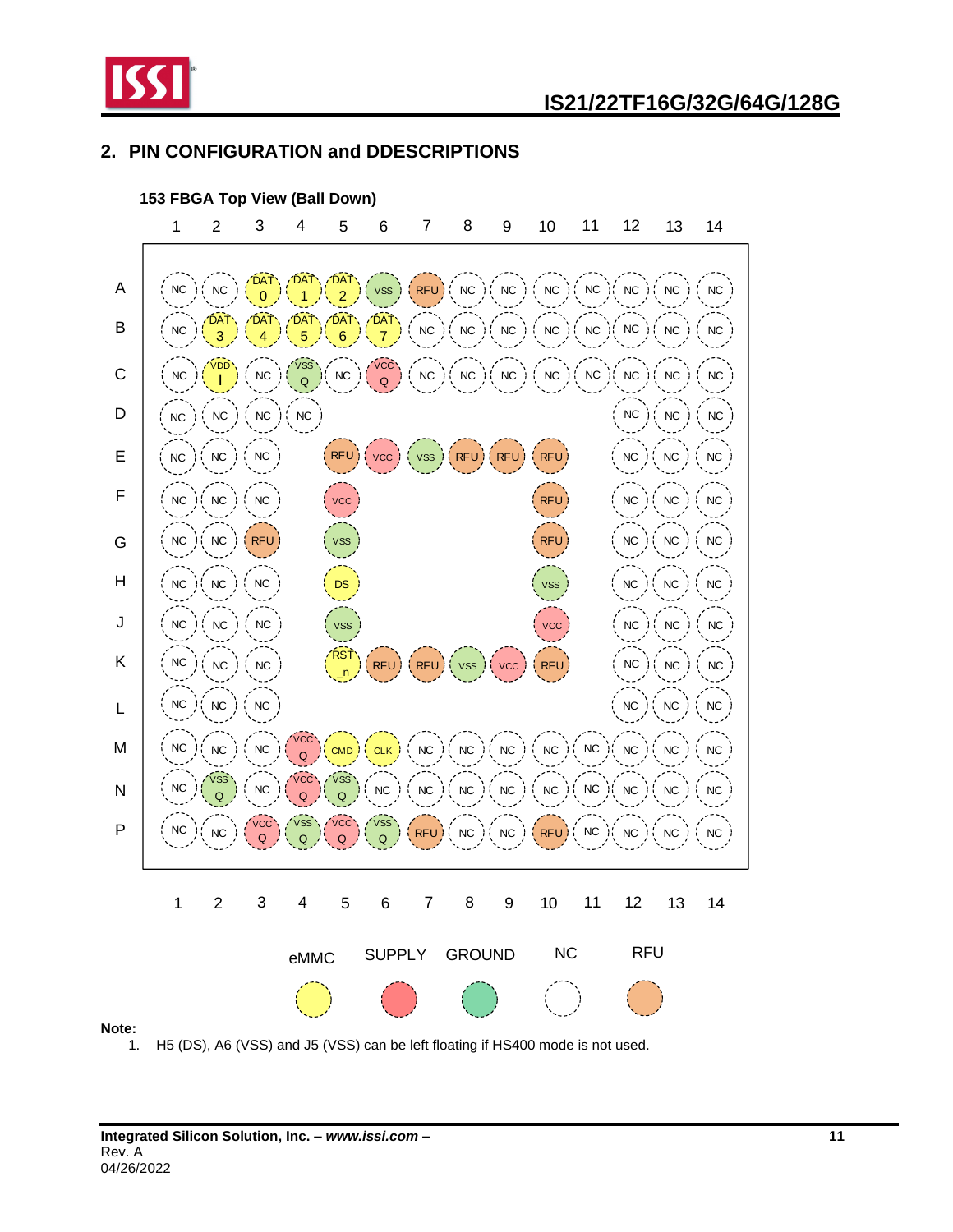

# **IS21/22TF16G/32G/64G/128G**

#### **100 FBGA Top View (Ball Down)**



#### **Note:**

1. K5 (DS) and J5 (VSS) can be left floating if HS400 mode is not used.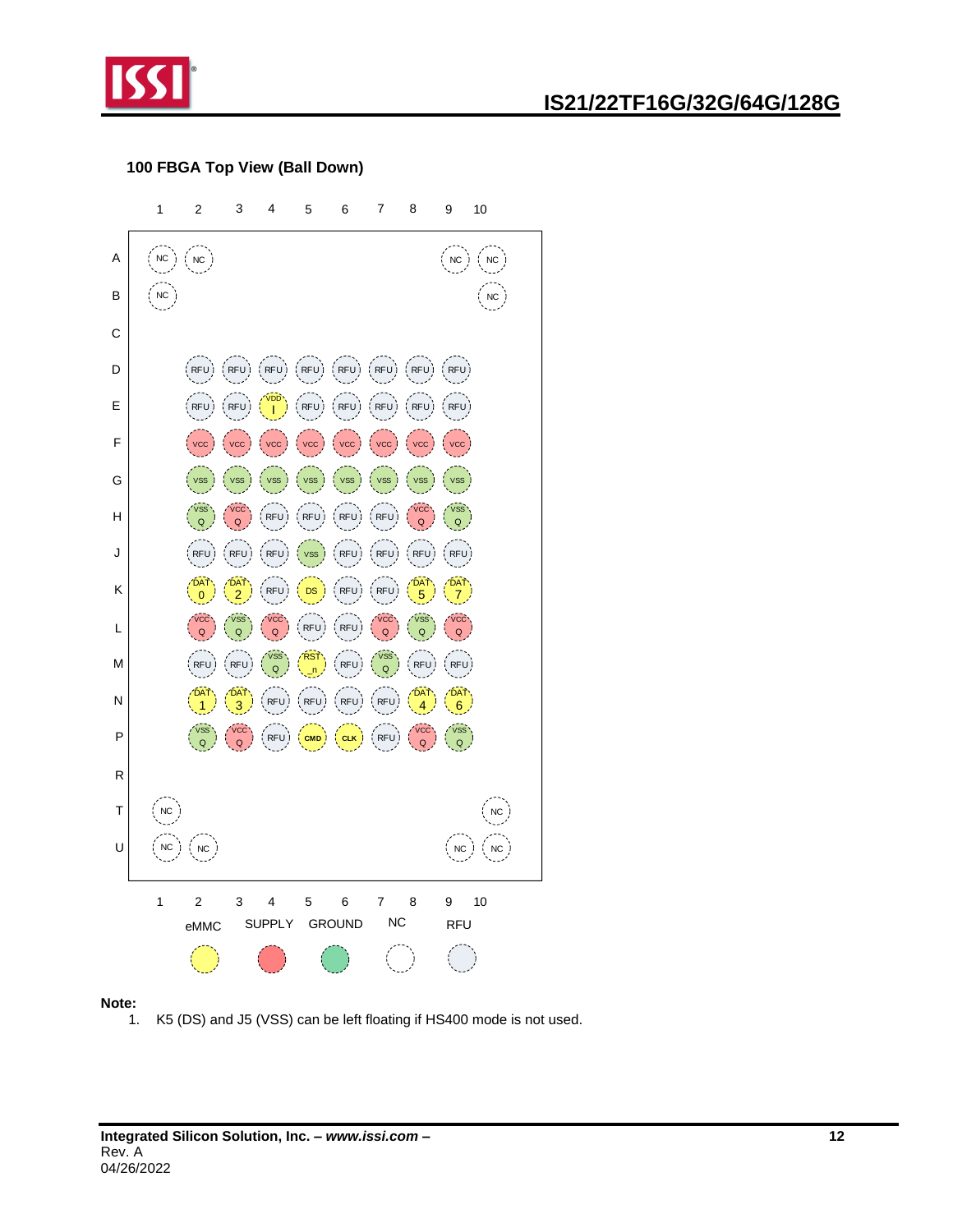

## **PIN DESCRIPTIONS**

| <b>Pin Name</b>    | <b>Description</b>                                                                    |
|--------------------|---------------------------------------------------------------------------------------|
| CLK.               | Clock Signal                                                                          |
| DAT0~DAT7 Data Bus |                                                                                       |
| <b>CMD</b>         | Command Signal                                                                        |
| RST#               | Hardware Reset Signal                                                                 |
| DS                 | Data Strobe Signal, used in HS400 mode.                                               |
| <b>VDDI</b>        | Connect capacitor from VDDI to GND for stabilize internal power.                      |
| VCC                | Supply voltage for controller and Flash memory power.                                 |
| <b>VCCQ</b>        | Supply voltage for controller and Flash memory I/O power.                             |
| <b>VSS</b>         | Supply voltage ground for controller and Flash memory. Can be short with VSSQ.        |
| <b>VSSQ</b>        | Supply voltage ground for controller and Flash memory I/O. Can be short with<br>VSSQ. |
| IRFU               | Reserved For Future Use. Left it floating for future use.                             |
| <b>NC</b>          | In eMMC chip is no connect. Left it floating.                                         |
| Note:              |                                                                                       |

1. I: input; O: output; PP: push-pull; OD: open-drain; NC: Not connected (or logical high); S: power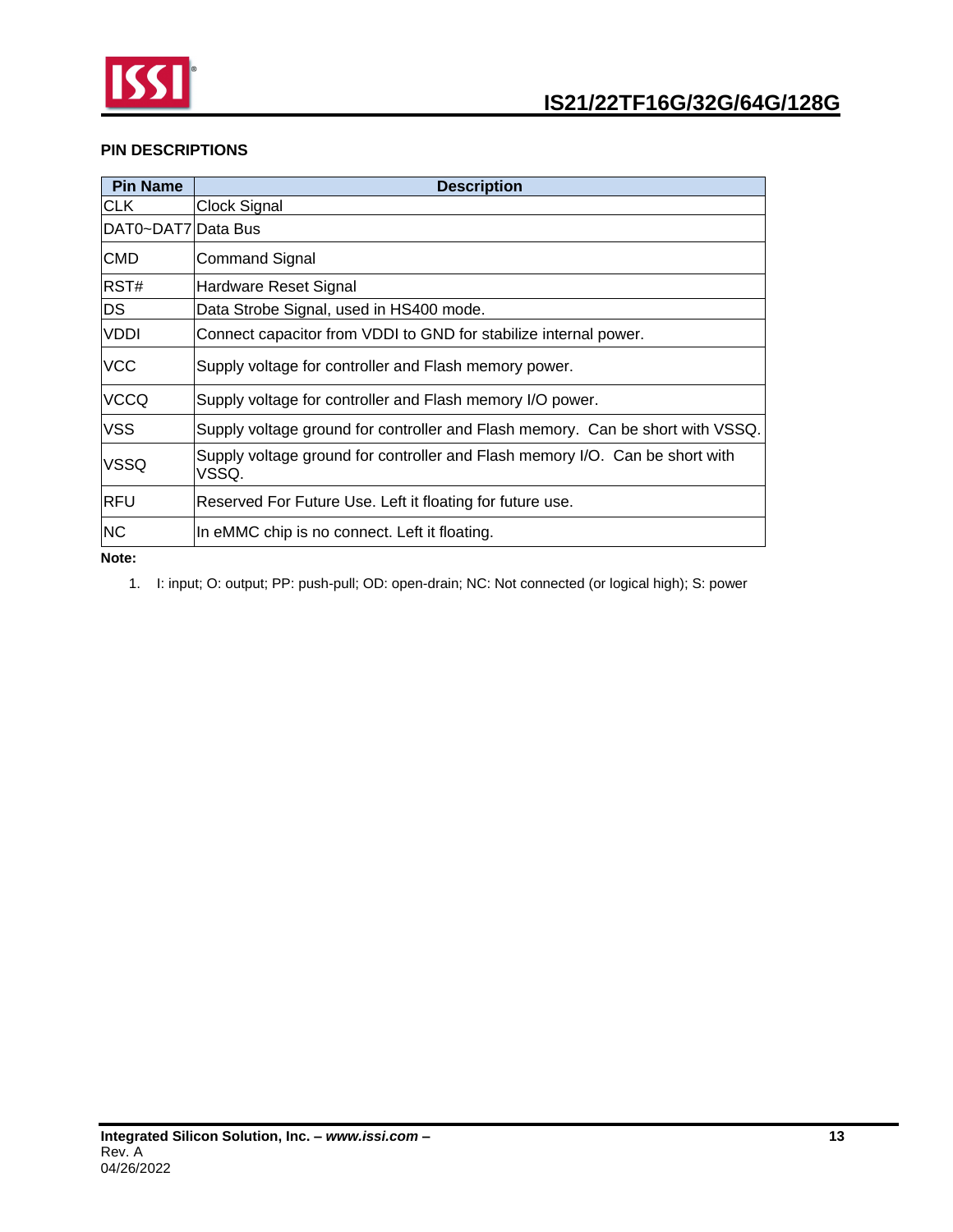

## <span id="page-13-0"></span>**3. OPERATING and STORAGE TEMPERATURE**

| Grade      | <b>Condition</b>                                             | <b>Temperature</b> |
|------------|--------------------------------------------------------------|--------------------|
|            | Minimum and Maximum Ambient Temperature (1)                  | $-40$ °C to 85 °C  |
| Industrial | Maximum Case Temperature (1)                                 | 95 $\degree$ C     |
|            | Minimum and Maximum Non-operating Temperature <sup>(2)</sup> | $-40$ °C to 85 °C  |
|            | Minimum and Maximum Ambient Temperature (1)                  | -40 °C to 85 °C    |
| Auto (A1)  | Maximum Case Temperature (1)                                 | 95 $\degree$ C     |
|            | Minimum and Maximum Non-operating Temperature <sup>(2)</sup> | $-40$ °C to 85 °C  |
|            | Minimum and Maximum Ambient Temperature (1)                  | -40 °C to 105 °C   |
| Auto (A2)  | Maximum Case Temperature (1)                                 | 115 $\degree$ C    |
|            | Minimum and Maximum Non-operating Temperature <sup>(2)</sup> | -40 °C to 105 °C   |

#### **Notes:**

- 1. To achieve optimized and performance, case temperature should not exceed maximum ambient operating temperature.
- 2. After being soldered onto PCBA.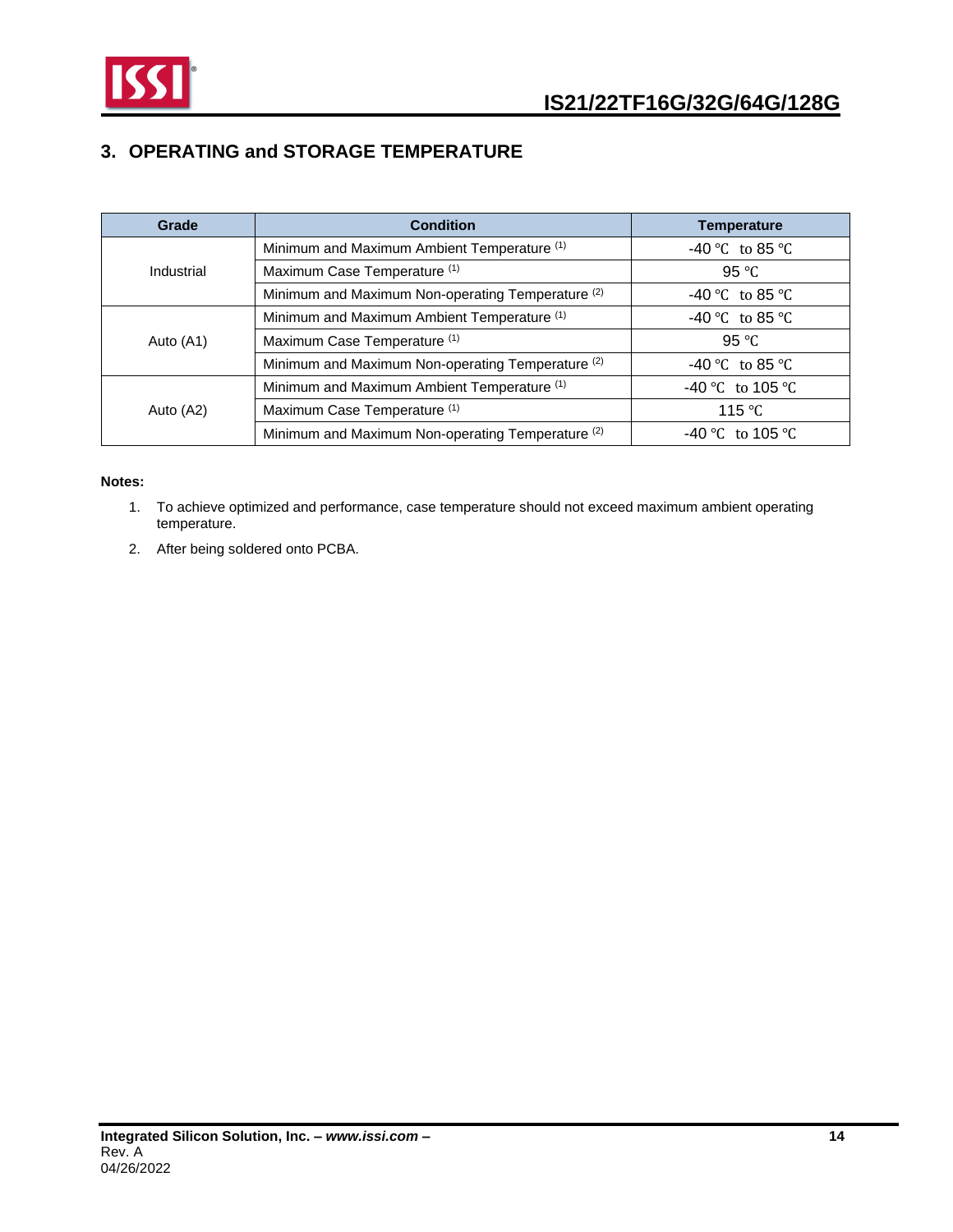

## <span id="page-14-0"></span>**4. eMMC Device and System**

*eMMC* consists of a single chip MMC controller and NAND flash memory module. The micro-controller interfaces with a host system allowing data to be written to and read from the NAND flash memory module. The controller allows the host to be independent from details of erasing and programming the flash memory.



**Figure 4.1 eMMC System Overview**

## <span id="page-14-1"></span>**4.1 Memory Addressing**

Previous implementations of the *eMMC* specification are following byte addressing with 32-bit field. This addressing mechanism permitted for *eMMC* densities up to and including 2 GB.

To support larger density, the addressing mechanism was update to support sector addresses (512 B sectors). The sector addresses shall be used for all devices with capacity larger than 2 GB.

To determine the addressing mode, use the host should read bit [30:29] in the OCR register.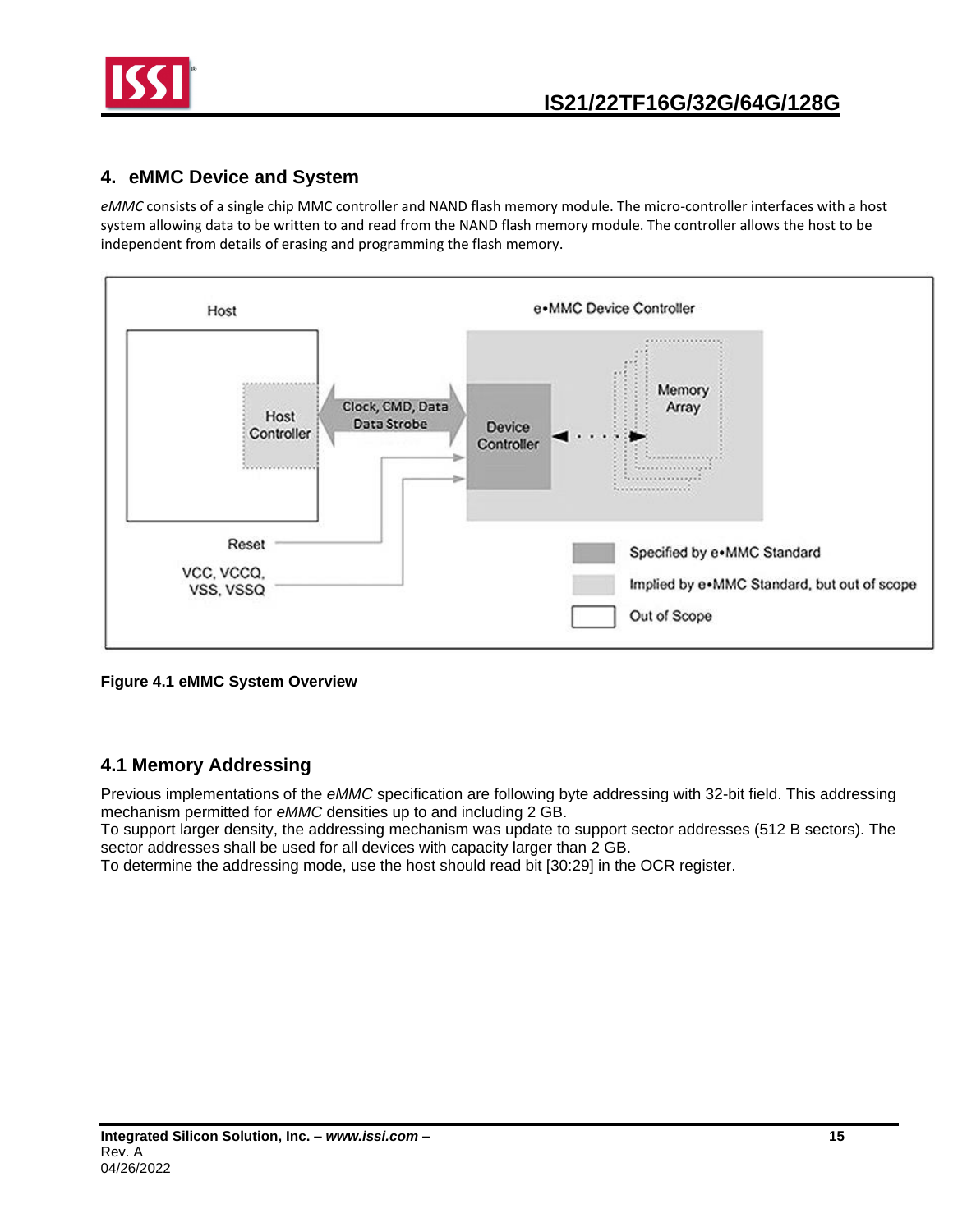

# <span id="page-15-0"></span>**5. REGISTER SETTINGS**

Within the Device interface six registers are defined: OCR, CID, CSD, EXT\_CSD, RCA and DSR. These can be accessed only by corresponding commands (see Section 6.10 of JESD84-B51).

## **5.1 OCR Register**

<span id="page-15-1"></span>The 32-bit operation conditions register (OCR) stores the VDD voltage profile of the Device and the access mode indication. In addition, this register includes a status information bit. This status bit is set if the Device power up procedure has been finished. The OCR register shall be implemented by all Devices.

#### **Table 5.1 OCR Register**

| <b>VCCQ Voltage Window</b>        | <b>Width (Bits)</b> | <b>OCR Bit</b> | <b>OCR Value</b>   |
|-----------------------------------|---------------------|----------------|--------------------|
| Device power up status bit (busy) |                     | $[31]$         | Note 1             |
| Access Mode                       |                     | [30:29]        | 10b (sector mode)  |
| Reserved                          | 5                   | [28:24]        | 00000 <sub>b</sub> |
| $VCCQ: 2.7 - 3.6V$                | 9                   | [23:15]        | 1 1111 1111b       |
| $VCCQ: 2.0 - 2.6V$                |                     | [14:8]         | 000 0000b          |
| VCCQ: 1.7 - 1.95V                 |                     |                | 1b                 |
| Reserved                          |                     | [6:0]          | 000 0000b          |

**Note:**

1. This bit is set to LOW if the device has not finished the power up routine.

## <span id="page-15-2"></span>**5.2CID Register**

The Card Identification (CID) register is 128 bits wide. It contains the Device identification information used during the Device identification phase (*eMMC* protocol).

| <b>Name</b>                  |            | <b>Field</b> | <b>Width</b><br>(Bits) | <b>CID Bits</b> | <b>CID Value</b>     |
|------------------------------|------------|--------------|------------------------|-----------------|----------------------|
| Manufacturer ID              |            | <b>MID</b>   | 8                      | [127:120]       | 9Dh                  |
| Reserved                     |            | ٠            | 6                      | [119:114]       | 0h                   |
| Device/BGA                   |            | <b>CBX</b>   | $\overline{2}$         | [113:112]       | 1 <sub>h</sub>       |
| OEM/application ID           |            | <b>OID</b>   | 8                      | [111:104]       | 1h                   |
|                              |            | 16GB         | 48                     |                 | <b>IS016G</b>        |
| <b>Product Name</b>          | <b>PNM</b> | 32GB         |                        | [103:56]        | <b>IS032G</b>        |
|                              |            | 64GB         |                        |                 | <b>IS064G</b>        |
|                              |            | 128GB        |                        |                 | <b>IS128G</b>        |
| <b>Product Revision</b>      |            | <b>PRV</b>   | 8                      | [55:48]         | 51h                  |
| <b>Product Serial Number</b> |            | <b>PSN</b>   | 32                     | [47:16]         | Random by Production |
| <b>Manufacturing Date</b>    |            | <b>MDT</b>   | 8                      | [15:8]          | Month, Year          |
| <b>CRC7 Checksum</b>         |            | <b>CRC</b>   | 7                      | [7:1]           | (1)                  |
| Not used, always "1"         |            | ٠            |                        | [0]             | 1h                   |

**Note:**

1. The description is same as *e.MMC* ™ JEDEC standard.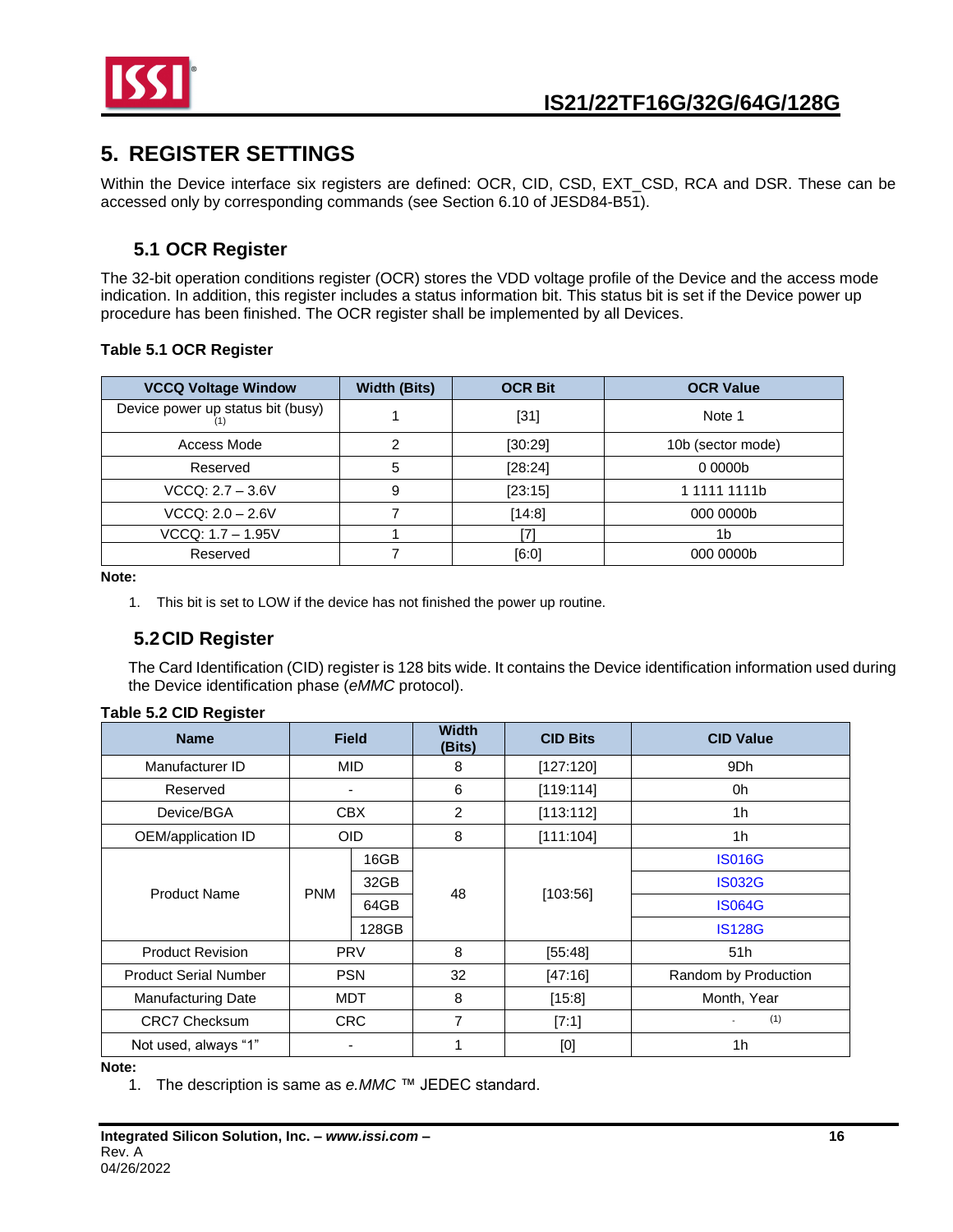

## <span id="page-16-0"></span>**5.3CSD Register**

The Card-Specific Data (CSD) register provides information on how to access the contents stored in *eMMC*. The CSD registers are used to define the error correction type, maximum data access time, data transfer speed, data format…etc. For details, refer to section 7.3 of the JEDEC Standard Specification No.JESD84-B51.

## **Table 5.3 CSD Register**

| <b>Name</b>                                                   | <b>Field</b>              | <b>Width</b>            | Cell<br><b>Type</b>     | CSD-<br>slice | <b>Value</b>    |
|---------------------------------------------------------------|---------------------------|-------------------------|-------------------------|---------------|-----------------|
| CSD structure                                                 | CSD_STRUCTURE             | $\overline{2}$          | $\mathsf{R}$            | [127:126]     | 3h              |
| System specification version                                  | <b>SPEC VERS</b>          | $\overline{4}$          | $\overline{R}$          | [125:122]     | 4h              |
| Reserved                                                      |                           | $\overline{2}$          | $\overline{R}$          | [121:120]     | 0h              |
| Data read access-time 1                                       | <b>TAAC</b>               | 8                       | $\overline{R}$          | [119:112]     | 4Fh             |
| Data read access-time 2 in<br><b>CLK</b><br>cycles (NSAC*100) | <b>NSAC</b>               | 8                       | $\mathsf{R}$            | [111:104]     | 1 <sub>h</sub>  |
| Max. bus clock frequency                                      | TRAN_SPEED                | 8                       | ${\sf R}$               | [103:96]      | 32h             |
| Device command classes                                        | CCC                       | 12                      | $\overline{R}$          | [95:84]       | 8F5h            |
| Max. read data block length                                   | READ BL LEN               | $\overline{\mathbf{4}}$ | $\overline{R}$          | [83:80]       | 9h              |
| Partial blocks for read<br>allowed                            | READ_BL_PARTIAL           | 1                       | $\mathsf{R}$            | [79:79]       | 0h              |
| Write block misalignment                                      | <b>WRITE BLK MISALIGN</b> | $\mathbf{1}$            | $\mathsf{R}$            | [78:78]       | 0h              |
| Read block misalignment                                       | READ_BLK_MISALIGN         | $\mathbf{1}$            | $\overline{R}$          | [77:77]       | 0h              |
| <b>DSR</b> implemented                                        | <b>DSR IMP</b>            | $\mathbf{1}$            | ${\sf R}$               | [76:76]       | 0h              |
| Reserved                                                      |                           | $\overline{2}$          | $\overline{R}$          | [75:74]       | 0h              |
| Device size                                                   | C SIZE                    | 12                      | ${\sf R}$               | [73:62]       | FFFh            |
| Max. read current @ VDD<br>min                                | VDD_R_CURR_MIN            | 3                       | $\mathsf{R}$            | [61:59]       | 7h              |
| Max. read current @ VDD<br>max                                | VDD R CURR MAX            | 3                       | $\mathsf{R}$            | [58:56]       | 7 <sub>h</sub>  |
| Max. write current @ VDD<br>min                               | VDD W CURR MIN            | 3                       | $\mathsf{R}$            | [55:53]       | 7h              |
| Max. write current @ VDD<br>max                               | VDD_W_CURR_MAX            | 3                       | $\mathsf{R}$            | [52:50]       | 7h              |
| Device size multiplier                                        | C SIZE MULT               | $\overline{3}$          | $\overline{R}$          | [49:47]       | $\overline{7h}$ |
| Erase group size                                              | <b>ERASE GRP SIZE</b>     | $\overline{5}$          | $\overline{R}$          | [46:42]       | 1Fh             |
| Erase group size multiplier                                   | <b>ERASE GRP MULT</b>     | $\overline{5}$          | $\overline{R}$          | [41:37]       | 1Fh             |
| Write protect group size                                      | WP_GRP_SIZE               | $\overline{5}$          | $\overline{\mathsf{R}}$ | [36:32]       | OFh             |
| Write protect group enable                                    | WP_GRP_ENABLE             | $\mathbf 1$             | $\overline{R}$          | [31:31]       | 1 <sub>h</sub>  |
| Manufacturer default ECC                                      | <b>DEFAULT ECC</b>        | $\overline{2}$          | $\overline{R}$          | [30:29]       | 0 <sub>h</sub>  |
| Write speed factor                                            | R2W FACTOR                | $\overline{3}$          | $\overline{R}$          | [28:26]       | $\overline{2h}$ |
| Max. write data block length                                  | WRITE_BL_LEN              | $\overline{4}$          | $\overline{R}$          | [25:22]       | 9h              |
| Partial blocks for write<br>allowed                           | <b>WRITE BL PARTIAL</b>   | 1                       | $\overline{R}$          | [21:21]       | 0h              |
| Reserved                                                      | $\overline{a}$            | $\overline{4}$          | $\mathsf{R}$            | [20:17]       | 0 <sub>h</sub>  |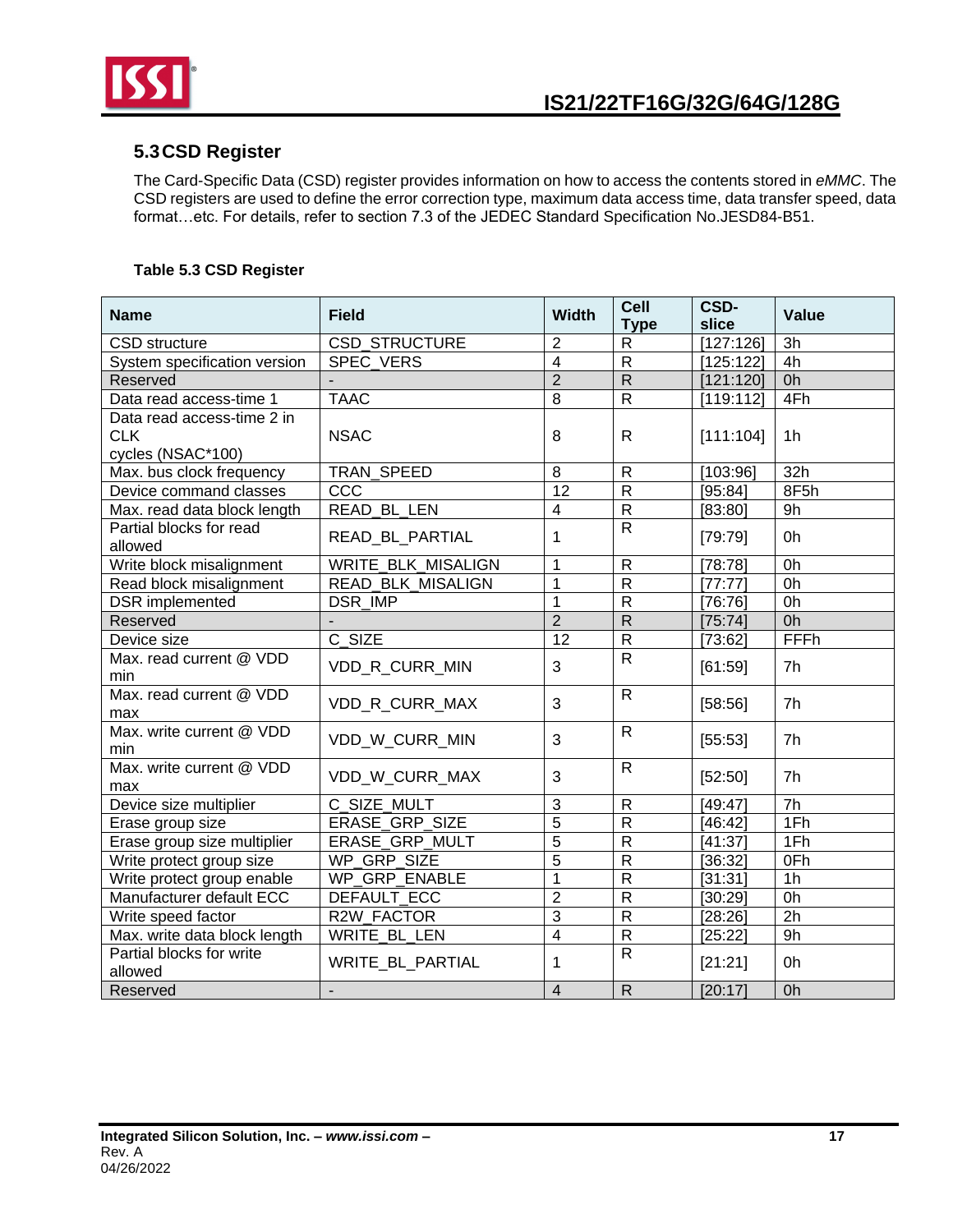

| <b>Name</b>                       | <b>Field</b>       | <b>Width</b> | <b>Cell</b><br><b>Type</b> | CSD-<br>slice | Value          |
|-----------------------------------|--------------------|--------------|----------------------------|---------------|----------------|
| Content protection<br>application | CONTENT_PROT_APP   |              | R                          | [16:16]       | 0h             |
| File format group                 | FILE_FORMAT_GRP    |              | R/W                        | [15:15]       | 0h             |
| Copy flag (OTP)                   | <b>COPY</b>        |              | R/W                        | [14:14]       | 0h             |
| Permanent write protection        | PERM_WRITE_PROTECT |              | R/W                        | [13:13]       | 0h             |
| Temporary write protection        | TMP_WRITE_PROTECT  |              | R/W/E                      | [12:12]       | 0h             |
| File format                       | FILE FORMAT        | 2            | R/W                        | [11:10]       | 0h             |
| ECC code                          | <b>ECC</b>         | 2            | R/W/E                      | [9:8]         | 0h             |
| <b>CRC</b>                        | <b>CRC</b>         |              | R/W/E                      | [7:1]         | 2Eh            |
| Not used, always'1'               |                    |              |                            | [0:0]         | 1 <sub>h</sub> |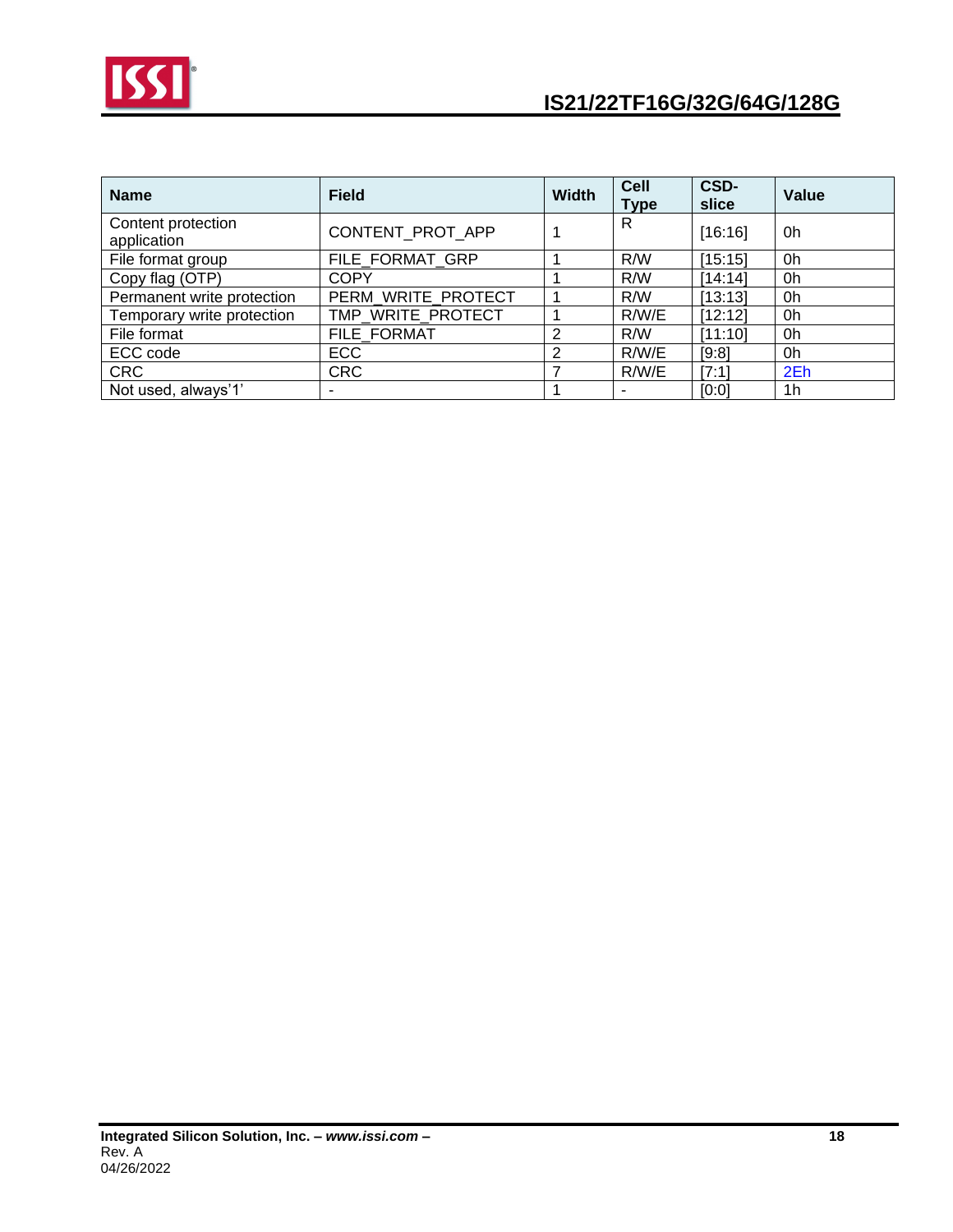

## <span id="page-18-0"></span>**5.4Extended CSD Register**

The Extended CSD register defines the Device properties and selected modes. It is 512 bytes long. The most significant 320 bytes are the Properties segment, which defines the Device capabilities and cannot be modified by the host. The lower 192 bytes are the Modes segment, which defines the configuration the Device is working in. These modes can be changed by the host by means of the SWITCH command.

## **Table 5.4 ECSD Register**

| <b>Name</b>                                  | <b>Field</b>                                             | <b>Size</b><br>(Bytes) | <b>CSD-slice</b> | Value                    |
|----------------------------------------------|----------------------------------------------------------|------------------------|------------------|--------------------------|
| <b>Properties Segment</b>                    |                                                          |                        |                  |                          |
| Reserved                                     |                                                          | 6                      | [511:506]        | 0h                       |
| <b>Extended Security Commands</b><br>Error   | EXT_SECURITY_ERR                                         | 1                      | [505]            | 0h                       |
| <b>Supported Command Sets</b>                | S CMD SET                                                | 1                      | [504]            | 1 <sub>h</sub>           |
| <b>HPI</b> features                          | <b>HPI FEATURES</b>                                      | 1                      | [503]            | 1 <sub>h</sub>           |
| Background operations support                | <b>BKOPS_SUPPORT</b>                                     | 1                      | [502]            | $\overline{1h}$          |
| Max packed read commands                     | MAX_PACKED_READS                                         | $\overline{1}$         | [501]            | 20h                      |
| Max packed write commands                    | <b>MAX PACKED WRITES</b>                                 | $\overline{1}$         | (500)            | 20h                      |
| Data Tag Support                             | <b>DATA TAG SUPPORT</b>                                  | 1                      | [499]            | 1 <sub>h</sub>           |
| <b>Tag Unit Size</b>                         | TAG_UNIT_SIZE                                            | $\overline{1}$         | [498]            | $\overline{3h}$          |
| <b>Tag Resources Size</b>                    | <b>TAG RES SIZE</b>                                      | $\overline{1}$         | [497]            | 0h                       |
| Context management<br>capabilities           | CONTEXT_CAPABILITIES                                     | 1                      | [496]            | 5h                       |
| Large Unit size                              | LARGE UNIT SIZE M1                                       | 1                      | [495]            | 18h                      |
| Extended partitions attribute<br>support     | EXT_SUPPORT                                              | 1                      | [494]            | 3h                       |
| Supported modes                              | SUPPORTED MODES                                          | 1                      | [493]            | 3h                       |
| FFU features                                 | FFU_FEATURES                                             | 1                      | [492]            | 0h                       |
| Operation codes timeout                      | OPERATION_CODE_TIME_<br><b>OUT</b>                       | $\mathbf 1$            | [491]            | 0h                       |
| FFU Argument                                 | FFU_ARG                                                  | 4                      | [490:487]        | 0h                       |
| Barrier support                              | <b>BARRIER_SUPPORT</b>                                   | 1                      | [486]            | 0h                       |
| Reserved                                     | Reserved                                                 | 177                    | [485:309]        | 0h                       |
| CMDQ support                                 | CMDQ_SUPPORT                                             | 1                      | [308]            | 1 <sub>h</sub>           |
| CMDQ depth                                   | CMDQ DEPTH                                               | 1                      | [307]            | 1Fh                      |
| Reserved                                     | Reserved                                                 | $\overline{1}$         | [306]            | 0h                       |
| Number of FW sectors correctly<br>programmed | NUMBER OF FW SECTOR<br>S_CORRECTLY_PROGRAM<br><b>MED</b> | 4                      | [305:302]        | 0h                       |
| Vendor proprietary health report             | VENDOR PROPRIETARY H<br>EALTH_REPORT                     | 32                     | [301:270]        | $\overline{\phantom{m}}$ |
| Device life time estimation type<br>B        | DEVICE_LIFE_TIME_EST_T<br>YP B                           | $\overline{1}$         | [269]            | 1 <sub>h</sub>           |
| Device life time estimation type<br>A        | DEVICE_LIFE_TIME_EST_T<br>YP_A                           | $\mathbf 1$            | [268]            | 1 <sub>h</sub>           |
| Pre EOL information                          | PRE EOL INFO                                             | 1                      | [267]            | 1 <sub>h</sub>           |
| Optimal read size                            | OPTIMAL_READ_SIZE                                        | 1                      | [266]            | 1 <sub>h</sub>           |
| Optimal write size                           | OPTIMAL WRITE SIZE                                       | $\mathbf{1}$           | [265]            | 8h                       |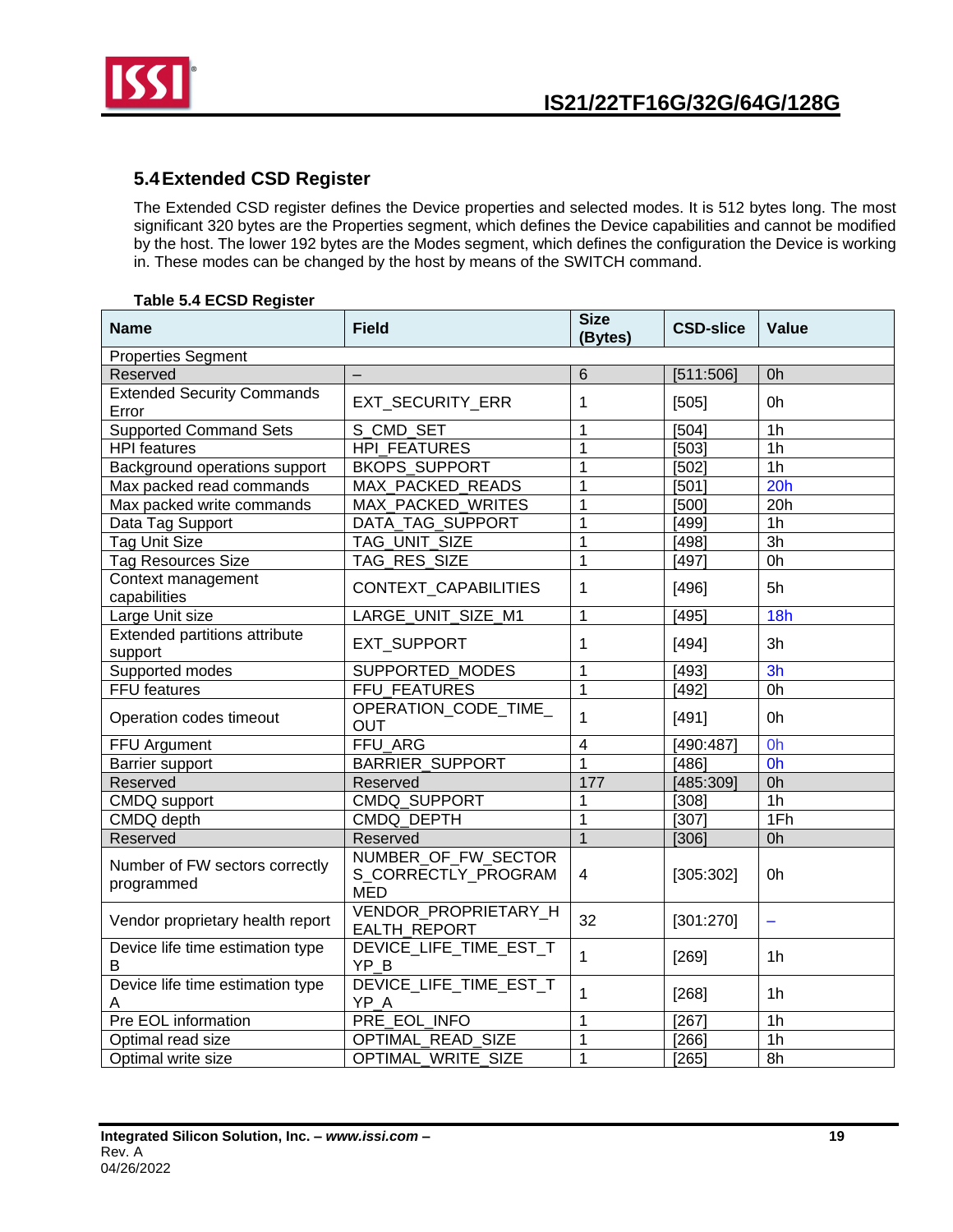

| <b>Name</b>                                                | <b>Field</b>                                   | <b>Size</b><br>(Bytes)  | <b>CSD-slice</b> | <b>Value</b>                              |
|------------------------------------------------------------|------------------------------------------------|-------------------------|------------------|-------------------------------------------|
| Optimal trim unit size                                     | OPTIMAL_TRIM_UNIT_SIZE                         | 1                       | [264]            | 1 <sub>h</sub>                            |
| Device version                                             | DEVICE_VERSION                                 | $\boldsymbol{2}$        | [263:262]        | 0h                                        |
| Firmware version                                           | FIRMWARE_VERSION                               | $\overline{8}$          | [261:254]        | (note 5)                                  |
| Power class for 200MHz,<br>DDR at VCC=3.6V                 | PWR CL DDR 200 360                             | 1                       | [253]            | 0h                                        |
| Cache size                                                 | CACHE_SIZE                                     | $\overline{4}$          | [252:249]        | 1536                                      |
| Generic CMD6 timeout                                       | GENERIC_CMD6_TIME                              | 1                       | [248]            | Ah                                        |
| Power off notification(long)<br>timeout                    | POWER_OFF_LONG_TIME                            | 1                       | [247]            | 32h                                       |
| Background operations status                               | <b>BKOPS_STATUS</b>                            | $\mathbf{1}$            | [246]            | 0h                                        |
| Number of correctly<br>programmed sectors                  | CORRECTLY_PRG_SECTOR<br>S_NUM                  | $\overline{\mathbf{4}}$ | [245:242]        | 0h                                        |
| 1st initialization time after<br>partitioning              | INI_TIMEOUT_AP                                 | 1                       | [241]            | 1Eh                                       |
| <b>Cache Flushing Policy</b>                               | CACHE FLUSH POLICY                             | 1                       | [240]            | 1 <sub>h</sub>                            |
| Power class for 52MHz, DDR at<br>3.6V                      | PWR_CL_DDR_52_360                              | 1                       | [239]            | 0h                                        |
| Power class for 52MHz, DDR at<br>1.95V                     | PWR CL DDR 52 195                              | 1                       | [238]            | 0h                                        |
| Power class for 200MHz at 3.6V                             | PWR_CL_200_360                                 | 1                       | [237]            | 0h                                        |
| Power class for 200MHz, at<br>1.95V                        | PWR_CL_200_195                                 | 1                       | [236]            | 0h                                        |
| Minimum Write Performance for<br>8bit at 52MHz in DDR mode | MIN_PERF_DDR_W_8_52                            | 1                       | [235]            | 4Bh                                       |
| Minimum Read Performance for<br>8bit at 52MHz in DDR mode  | MIN_PERF_DDR_R_8_52                            | 1                       | [234]            | 0h                                        |
| Reserved                                                   |                                                | $\mathbf{1}$            | [233]            | 0h                                        |
| <b>TRIM Multiplier</b>                                     | TRIM MULT                                      | 1                       | [232]            | 12h                                       |
| Secure Feature support                                     | SEC_FEATURE_SUPPORT                            | 1                       | $[231]$          | 55h                                       |
| Secure Erase Multiplier                                    | SEC_ERASE_MULT                                 | 1                       | [230]            | 64h                                       |
| <b>Secure TRIM Multiplier</b>                              | SEC_TRIM_MULT                                  | 1                       | [229]            | 64h                                       |
| Boot information                                           | <b>BOOT_INFO</b>                               | 1                       | [228]            | 7h                                        |
| Reserved                                                   |                                                | $\overline{1}$          | [227]            | Oh                                        |
| Boot partition size                                        | J-option<br>BOOT_SIZE_MULTI<br><b>B-option</b> | 1                       | [226]            | 20h<br>80h                                |
| Access size                                                | ACC_SIZE                                       | 1                       | [225]            | 7h-16/32GB<br>$8h - 64GB$<br>$9h - 128GB$ |
| High-capacity erase unit size                              | HC_ERASE_GRP_SIZE                              | 1                       | [224]            | 1h                                        |
| High-capacity erase timeout                                | ERASE TIMEOUT MULT                             | 1                       | [223]            | 12h                                       |
| Reliable write sector count                                | REL WR SEC C                                   | 1                       | [222]            | 1 <sub>h</sub>                            |
| High-capacity write protect<br>group size                  | HC_WP_GRP_SIZE                                 | 1                       | [221]            | 10h                                       |
| Sleep current (VCC)                                        | S_C_VCC                                        | 1                       | $[220]$          | 8h                                        |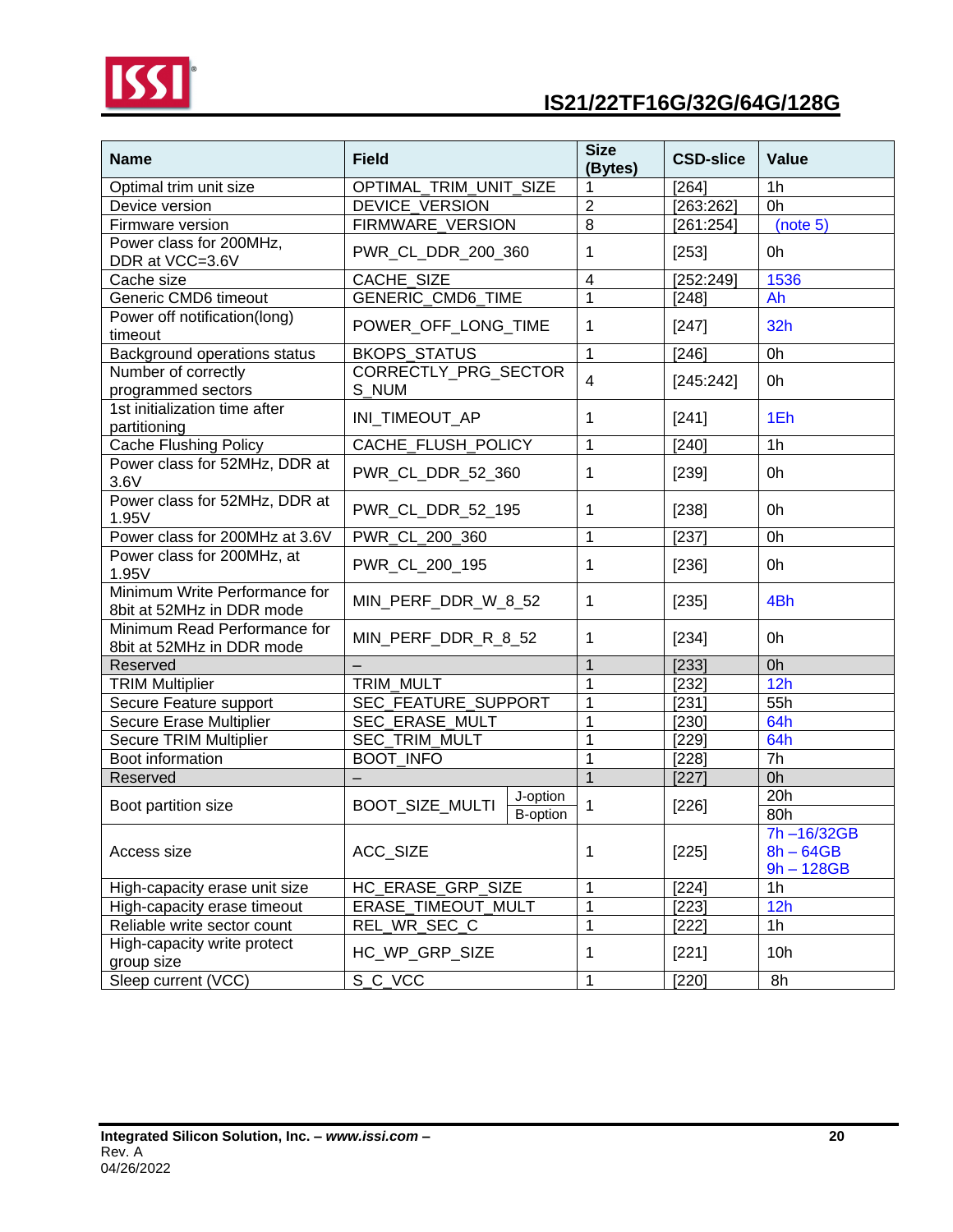

| <b>Name</b>                                                          | <b>Field</b>                           | <b>Size</b><br>(Bytes) | <b>CSD-slice</b> | <b>Value</b>                                                                |
|----------------------------------------------------------------------|----------------------------------------|------------------------|------------------|-----------------------------------------------------------------------------|
| Sleep current (VCCQ)                                                 | S_C_VCCQ                               |                        | [219]            | 8h                                                                          |
| Production state awareness<br>Timeout                                | PRODUCTION_STATE_AW<br>ARENESS_TIMEOUT | 1                      | [218]            | 0h                                                                          |
| Sleep/awake timeout                                                  | S A_TIMEOUT                            | 1                      | [217]            | 15h                                                                         |
| Sleep Notification timeout                                           | SLEEP_NOTIFICATION_TI<br><b>ME</b>     | 1                      | [216]            | Fh                                                                          |
| <b>Sector Count</b>                                                  | SEC_COUNT                              | 4                      | [215:212]        | 30535680 - 16GB<br>61071360 - 32GB<br>122142720 - 64GB<br>244285440 - 128GB |
| Security write protect<br>information                                | SECURE_WP_INFO                         | $\mathbf{1}$           | [211]            | 1 <sub>h</sub>                                                              |
| Minimum Write Performance<br>for 8bit at 52MHz                       | MIN_PERF_W_8_52                        | 1                      | $[210]$          | 4Bh                                                                         |
| Minimum Read Performance<br>for 8bit at 52MHz                        | MIN_PERF_R_8_52                        | 1                      | [209]            | 0h                                                                          |
| Minimum Write Performance<br>for 8bit at 26MHz, for 4bit at<br>52MHz | MIN_PERF_W_8_26_4_52                   | 1                      | [208]            | 2Bh                                                                         |
| Minimum Read Performance<br>for 8bit at 26MHz, for 4bit at<br>52MHz  | MIN_PERF_R_8_26_4_52                   | 1                      | [207]            | 0h                                                                          |
| Minimum Write Performance<br>for 4bit at 26MHz                       | MIN_PERF_W_4_26                        | 1                      | $[206]$          | 1Eh                                                                         |
| Minimum Read Performance<br>for 4bit at 26MHz                        | MIN_PERF_R_4_26                        | 1                      | $[205]$          | 0h                                                                          |
| Reserved                                                             | $\overline{\phantom{0}}$               | $\mathbf{1}$           | [204]            | Oh                                                                          |
| Power class for 26MHz at 3.6V<br>1 <sub>R</sub>                      | PWR_CL_26_360                          | 1                      | $[203]$          | 0h                                                                          |
| Power class for 52MHz at 3.6V<br>1 R                                 | PWR_CL_52_360                          | 1                      | $[202]$          | 0h                                                                          |
| Power class for 26MHz at<br>1.95V 1 R                                | PWR CL 26 195                          | 1                      | [201]            | 0h                                                                          |
| Power class for 52MHz at<br>1.95V 1 R                                | PWR_CL_52_195                          | 1                      | $[200]$          | 0h                                                                          |
| Partition switching timing                                           | PARTITION_SWITCH_TIME                  | $\mathbf{1}$           | [199]            | 3h                                                                          |
| Out-of-interrupt busy timing                                         | OUT_OF_INTERRUPT_TIM<br>E              | 1                      | $[198]$          | Ah                                                                          |
| I/O Driver Strength                                                  | DRIVER_STRENGTH                        | 1                      | [197]            | 1Fh                                                                         |
| Device type                                                          | <b>CARD TYPE</b>                       | 1                      | [196]            | 57h                                                                         |
| Reserved                                                             | $\overline{\phantom{0}}$               | 1                      | [195]            | 0h                                                                          |
| CSD structure version                                                | $-$                                    | 1                      | [194]            | 2h                                                                          |
| Reserved                                                             |                                        | $\mathbf 1$            | [193]            | 0h                                                                          |
| <b>Extended CSD revision</b>                                         | EXT_CSD_REV                            | 1                      | [192]            | 8h                                                                          |
| <b>Modes Segment</b>                                                 |                                        |                        |                  |                                                                             |
| Command set                                                          | CMD SET                                | 1                      | [191]            | 0h                                                                          |
| Reserved                                                             | $-$                                    | $\mathbf{1}$           | [190]            | 0h                                                                          |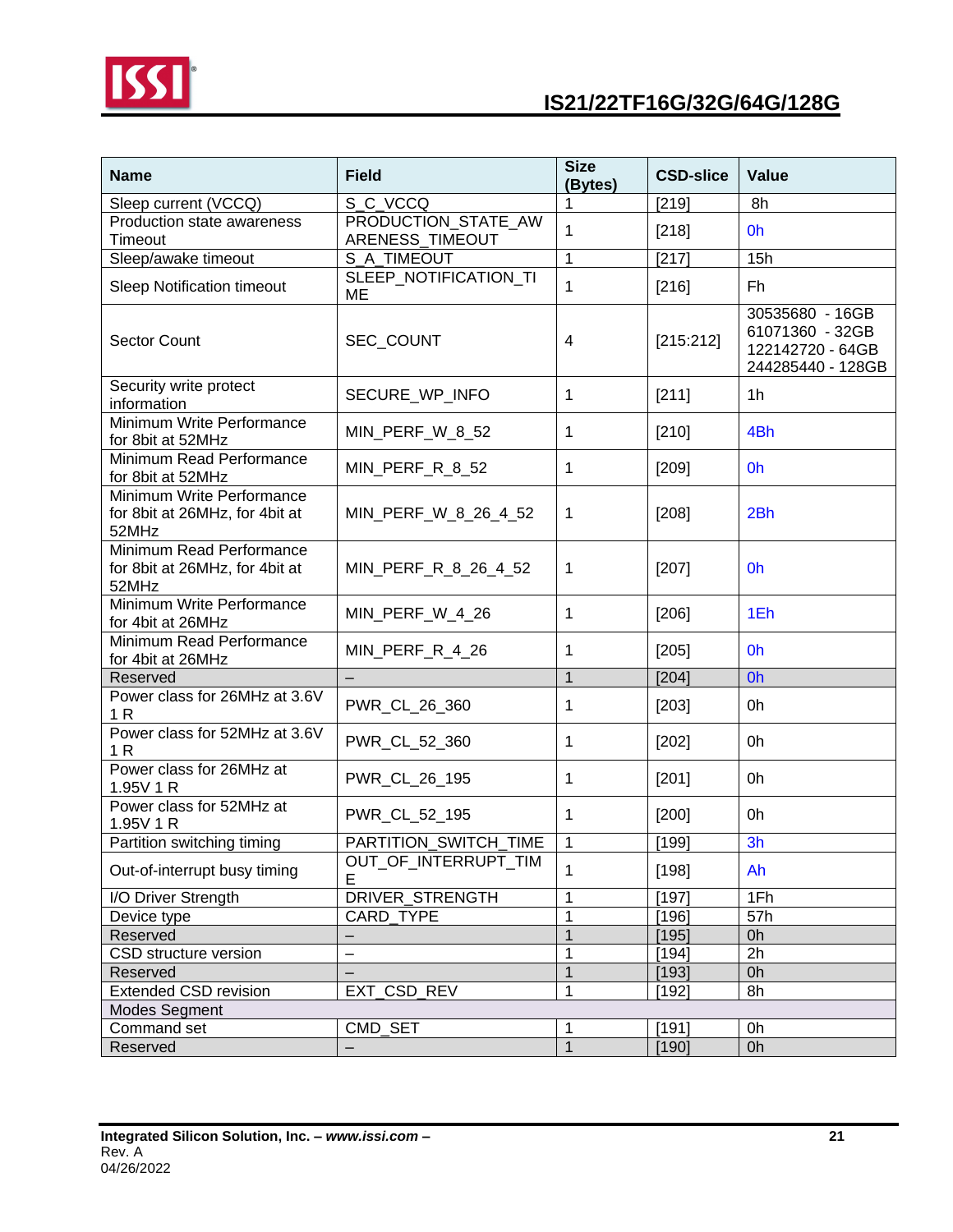

| <b>Name</b>                               | <b>Field</b>                           | <b>Size</b><br>(Bytes) | <b>CSD-slice</b> | <b>Value</b>                                     |
|-------------------------------------------|----------------------------------------|------------------------|------------------|--------------------------------------------------|
| Command set revision                      | CMD_SET_REV                            |                        | [189]            | 0h                                               |
| Reserved                                  |                                        | $\mathbf{1}$           | [188]            | 0h                                               |
| Power class                               | POWER_CLASS                            | 1                      | [187]            | 0h                                               |
| Reserved                                  |                                        | 1                      | [186]            | 0h                                               |
| High-speed interface timing               | <b>HS TIMING</b>                       | 1                      | [185]            | 1h (note $3)$                                    |
| Strobe support                            | STROBE_SUPPORT                         | 1                      | [184]            | 1h                                               |
| Bus width mode                            | <b>BUS_WIDTH</b>                       | 1                      | [183]            | $2h$ (note 4)                                    |
| Reserved                                  |                                        | 1                      | [182]            | 0h                                               |
| Erased memory content                     | ERASED_MEM_CONT                        | 1                      | [181]            | 0h                                               |
| Reserved                                  |                                        | 1                      | [180]            | 0h                                               |
| Partition configuration                   | PARTITION_CONFIG                       | 1                      | [179]            | 0h                                               |
| Boot config protection                    | <b>BOOT_CONFIG_PROT</b>                | 1                      | [178]            | 0h                                               |
| <b>Boot bus Conditions</b>                | BOOT_BUS_CONDITIONS                    | 1                      | [177]            | 0h                                               |
| Reserved                                  |                                        | 1                      | [176]            | 0h                                               |
| High-density erase group<br>definition    | ERASE_GROUP_DEF                        | 1                      | [175]            | 0h                                               |
| Boot write protection status<br>registers | <b>BOOT WP STATUS</b>                  | 1                      | [174]            | 0h                                               |
| Boot area write protection<br>register    | BOOT_WP                                | 1                      | [173]            | 0h                                               |
| Reserved                                  |                                        | $\mathbf{1}$           | [172]            | 0h                                               |
| User area write protection<br>register    | USER_WP                                | 1                      | [171]            | 0h                                               |
| Reserved                                  |                                        | $\mathbf 1$            | [170]            | 0h                                               |
| FW configuration                          | FW_CONFIG                              | $\mathbf 1$            | [169]            | 0h                                               |
| <b>RPMB Size</b>                          | RPMB_SIZE_MULT                         | $\mathbf 1$            | [168]            | 20h                                              |
| Write reliability setting register        | WR_REL_SET                             | 1                      | [167]            | 1Fh                                              |
| Write reliability parameter<br>register   | WR_REL_PARAM                           | 1                      | [166]            | 15h                                              |
| <b>Start Sanitize operation</b>           | SANITIZE_START                         | $\mathbf 1$            | [165]            | 0h                                               |
| Manually start background<br>operations   | BKOPS_START                            | 1                      | [164]            | 0h                                               |
| Enable background operations<br>handshake | <b>BKOPS_EN</b>                        | 1                      | [163]            | 2h                                               |
| H/W reset function                        | RST_n_FUNCTION                         | 1                      | $[162]$          | 0h                                               |
| HPI management                            | HPI_MGMT                               | 1                      | [161]            | 0h                                               |
| <b>Partitioning Support</b>               | PARTITIONING_SUPPORT                   | 1                      | [160]            | 7h                                               |
| Max Enhanced Area Size                    | MAX_ENH_SIZE_MULT                      | 3                      | [159:157]        | 618-16GB<br>1242-32GB<br>2484-64GB<br>4968-128GB |
| Partitions attribute                      | PARTITIONS_ATTRIBUTE                   | $\mathbf 1$            | [156]            | 0h                                               |
| <b>Partitioning Setting</b>               | PARTITION_SETTING_COM<br><b>PLETED</b> | $\mathbf 1$            | [155]            | 0h                                               |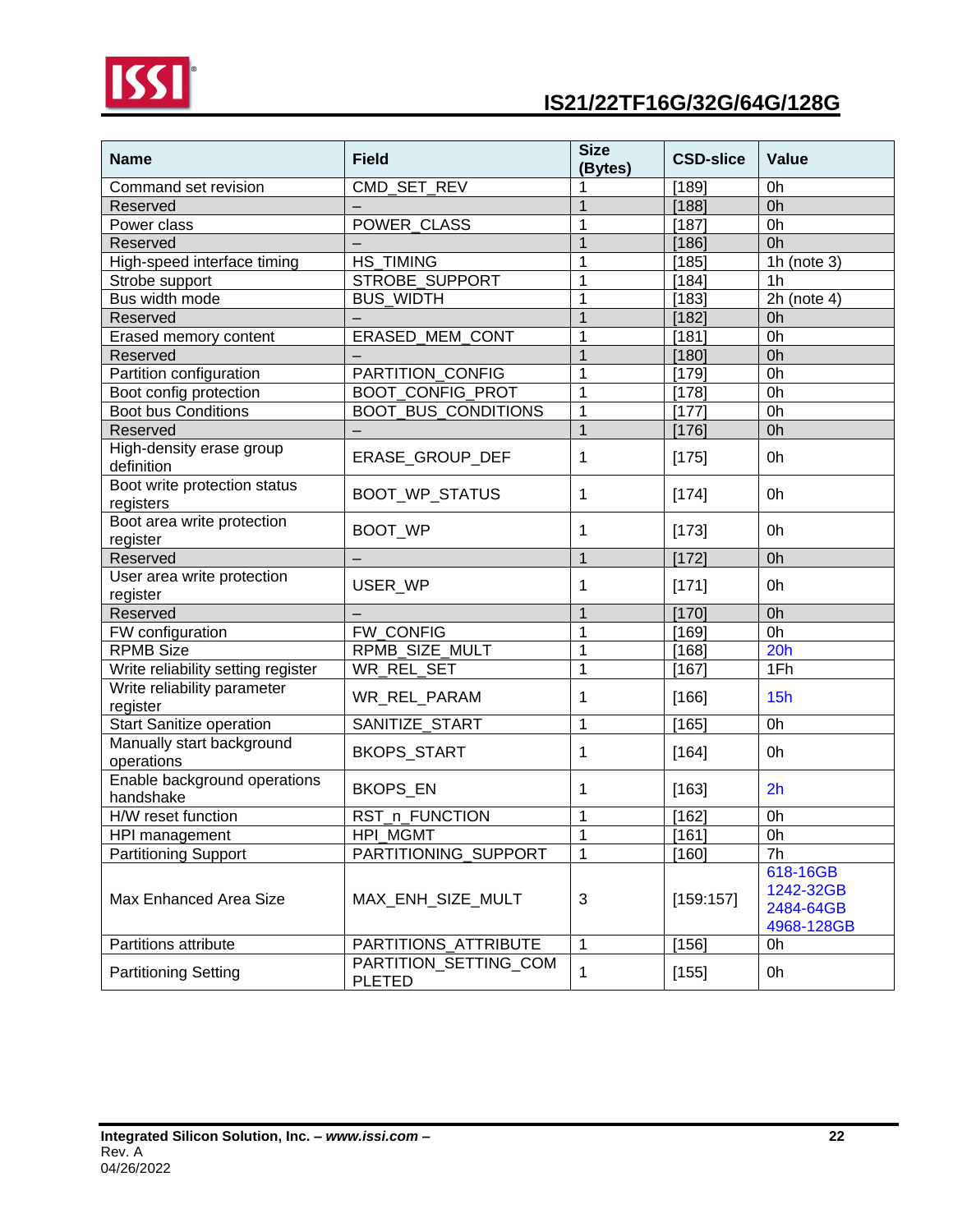

| <b>Name</b>                                                 | <b>Field</b>                           | <b>Size</b><br>(Bytes) | <b>CSD-slice</b> | Value                    |
|-------------------------------------------------------------|----------------------------------------|------------------------|------------------|--------------------------|
| <b>General Purpose Partition Size</b>                       | GP SIZE MULT 4                         | 3                      | [154:152]        | 0h                       |
| <b>General Purpose Partition Size</b>                       | GP SIZE MULT3                          | 3                      | [151:149]        | 0h                       |
| <b>General Purpose Partition Size</b>                       | GP_SIZE_MULT2                          | 3                      | [148:146]        | 0h                       |
| <b>General Purpose Partition Size</b>                       | GP SIZE MULT1                          | 3                      | [145:143]        | 0h                       |
| Enhanced User Data Area Size                                | ENH_SIZE_MULT                          | 3                      | [142:140]        | 0h                       |
| <b>Enhanced User Data Start</b><br>Address                  | ENH_START_ADDR                         | 4                      | [139:136]        | 0h                       |
| Reserved                                                    |                                        | $\mathbf{1}$           | [135]            | 0h                       |
| Bad Block Management mode                                   | SEC_BAD_BLK_MGMNT                      | $\mathbf{1}$           | [134]            | 0h                       |
| Production state awareness                                  | PRODUCTION_STATE_AWA<br><b>RENESS</b>  | 1                      | [133]            | 0h                       |
| Package Case Temperature is<br>controlled                   | TCASE_SUPPORT                          | 1                      | [132]            | 0h                       |
| Periodic Wake-up                                            | PERIODIC_WAKEUP                        | 1                      | [131]            | 0h                       |
| Program CID/CSD in DDR mode<br>support                      | PROGRAM_CID_CSD_DDR_<br><b>SUPPORT</b> | 1                      | [130]            | 1 <sub>h</sub>           |
| Reserved                                                    |                                        | $\overline{2}$         | [129:128]        | 0h                       |
| <b>Vendor Specific Fields</b>                               | VENDOR_SPECIFIC_FIELD                  | 61                     | [127:67]         | L.                       |
| Error code                                                  | ERROR_CODE                             | 2                      | [66:65]          | 0h                       |
| Error type                                                  | <b>ERROR TYPE</b>                      |                        | [64]             | 0h                       |
| Native sector size                                          | NATIVE SECTOR SIZE                     | 1                      | [63]             | 0h                       |
| Sector size emulation                                       | USE NATIVE SECTOR                      | 1                      | [62]             | 0h                       |
| Sector size                                                 | DATA_SECTOR_SIZE                       | 1                      | [61]             | 0h                       |
| 1st initialization after disabling<br>sector size emulation | INI_TIMEOUT_EMU                        | 1                      | [60]             | 0h                       |
| Class 6 commands control                                    | CLASS_6_CTRL                           | 1                      | [59]             | 0h                       |
| Number of addressed group<br>to be Released                 | DYNCAP_NEEDED                          | 1                      | $[58]$           | 0h                       |
| Exception events control                                    | EXCEPTION_EVENTS_CTR                   | $\overline{2}$         | [57:56]          | 0h                       |
| Exception events status                                     | EXCEPTION_EVENTS_STAT<br>US            | $\overline{2}$         | [55:54]          | 0h                       |
| <b>Extended Partitions Attribute</b>                        | EXT_PARTITIONS_ATTRIBU<br><b>TE</b>    | $\overline{2}$         | [53:52]          | 0h                       |
| Context configuration                                       | CONTEXT_CONF                           | 15                     | [51:37]          | $\overline{\phantom{a}}$ |
| Packed command status                                       | PACKED_COMMAND_STAT<br>US              | 1                      | $[36]$           | 0h                       |
| Packed command failure index                                | PACKED_FAILURE_INDEX                   | 1                      | $[35]$           | 0h                       |
| <b>Power Off Notification</b>                               | POWER_OFF_NOTIFICATIO<br>N             | 1                      | $[34]$           | 0h                       |
| Control to turn the Cache<br>ON/OFF                         | CACHE_CTRL                             | 1                      | $[33]$           | 0h                       |
| Flushing of the cache                                       | FLUSH CACHE                            | 1                      | $[32]$           | 0h                       |
| Reserved                                                    | Reserved                               | 1                      | $[31]$           | 0h                       |
| Mode config                                                 | MODE_CONFIG                            |                        | [30:30]          | 0h                       |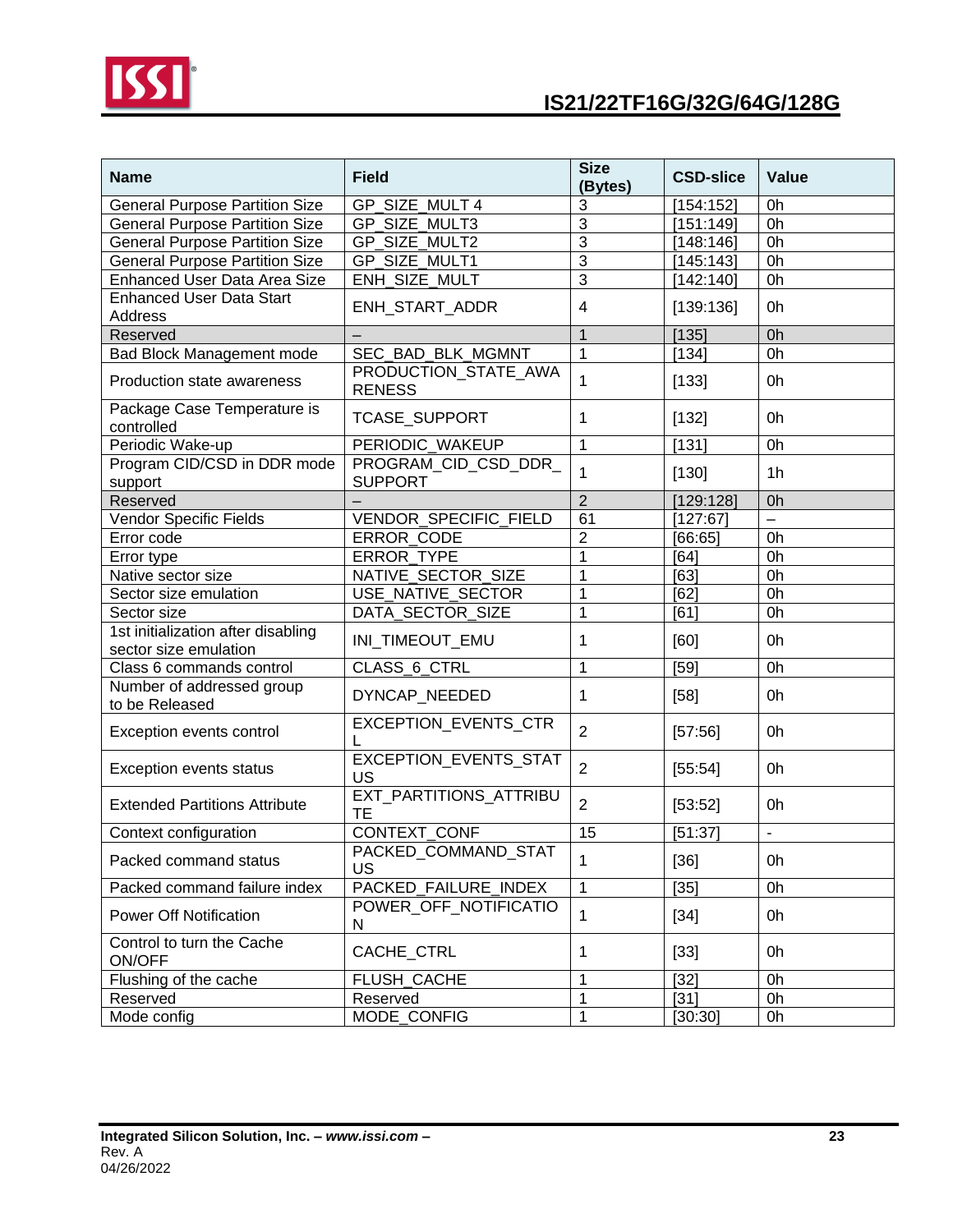

| <b>Name</b>                           | <b>Field</b>                                  | <b>Size</b><br>(Bytes) | CSD-<br>slice | <b>Value</b>                                                     |
|---------------------------------------|-----------------------------------------------|------------------------|---------------|------------------------------------------------------------------|
| Mode operation codes                  | MODE OPERATION_CODES                          |                        | [29:29]       | 0h                                                               |
| Reserved                              | Reserved                                      | $\overline{2}$         | [28:27]       | 0h                                                               |
| <b>FFU</b> status                     | <b>FFU STATUS</b>                             |                        | [26:26]       | 0h                                                               |
| Per loading data size                 | PRE LOADING DATA SIZE                         | 4                      | [25:22]       | 0h                                                               |
| Max pre loading data size             | MAX PRE LOADING DATA<br><b>SIZE</b>           | 4                      | [21:18]       | 9932800-16GB<br>20111360-32GB<br>40222720-64GB<br>80445440-128GB |
| Product state awareness<br>enablement | PRODUCT STATE AWAREN<br><b>ESS ENABLEMENT</b> | 1                      | [17:17]       | 1 <sub>h</sub>                                                   |
| Secure removal type                   | SECURE REMOVAL TYPE                           | 1                      | [16:16]       | 01 <sub>h</sub>                                                  |
| <b>Command Queue Mode</b><br>enable   | CMQ MODE EN                                   |                        | [15:15]       | 0h                                                               |
| Reserved                              | Reserved                                      | 15                     | [14:0]        | 0 <sub>h</sub>                                                   |

#### **Notes:**

- 1. Reserved bits should read as "0".
- 2. Obsolete values should be don't care.
- 3. This field is 0 after power-on, H/W reset or software reset, thus selecting the backwards compatible interface timing for the Device. If the host sets 1 to this field, the Device changes the timing to high speed interface timing (see Section 10.6.1 of JESD84-B50). If the host sets value 2, the Device changes its timing to HS200 interface timing (see Section 10.8.1 of JESD854-B50). If the host sets HS\_TIMING [3:0] to 0x3, the device changes it's timing to HS400 interface timing (see 10.10).
- 4. It is set to "0" (1bit data bus) after power up and can be changed by a SWITCH command.
- 5. Could be changed by Firmware release note.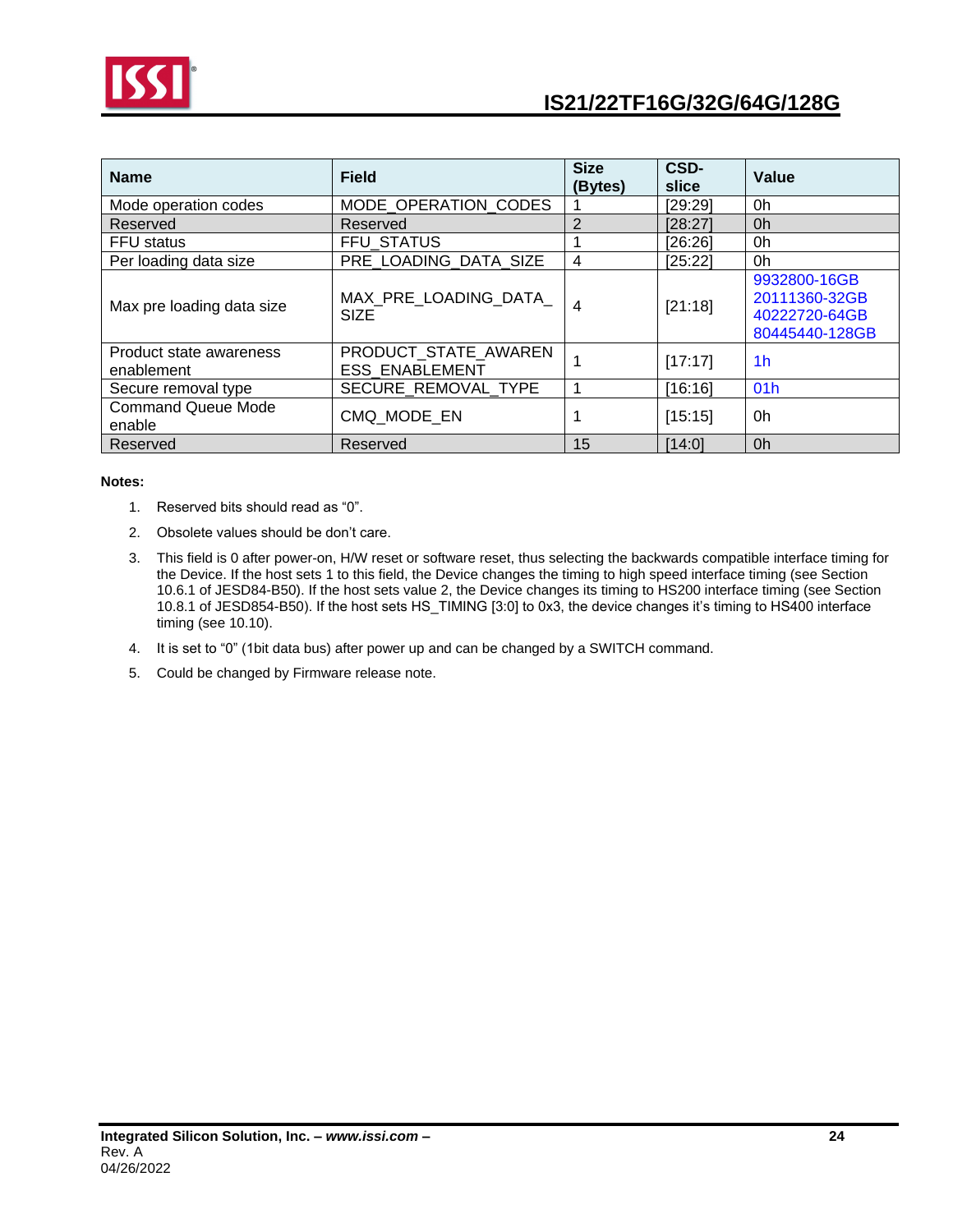

## <span id="page-24-0"></span>**6. The eMMC BUS**

The *eMMC* bus has ten communication lines and three supply lines:

- CMD: Command is a bidirectional signal. The host and Device drivers are operating in two modes, open drain and push/pull.
- DAT0-7: Data lines are bidirectional signals. Host and Device drivers are operating in push-pull mode
- CLK: Clock is a host to Device signal. CLK operates in push-pull mode
- Data Strobe: Data Strobe is a Device to host signal. Data Strobe operates in push-pull mode.



**Figure 6.1 BUS Circuitry Diagram**

The  $R<sub>OD</sub>$  is switched on and off by the host synchronously to the open-drain and push-pull mode transitions. The host does not have to have open drain drivers, but must recognize this mode to switch on the Rop. RDAT and RCMD are pullup resistors protecting the CMD and the DAT lines against bus floating device when all device drivers are in a highimpedance mode.

A constant current source can replace the R<sub>OD</sub> by achieving a better performance (constant slopes for the signal rising and falling edges). If the host does not allow the switchable  $R_{OD}$  implementation, a fixed  $R_{CMD}$  can be used). Consequently the maximum operating frequency in the open drain mode has to be reduced if the used  $R_{\text{CMD}}$ value is higher than the minimal one given in.

RData strobe is pull-down resistor used in HS400 device.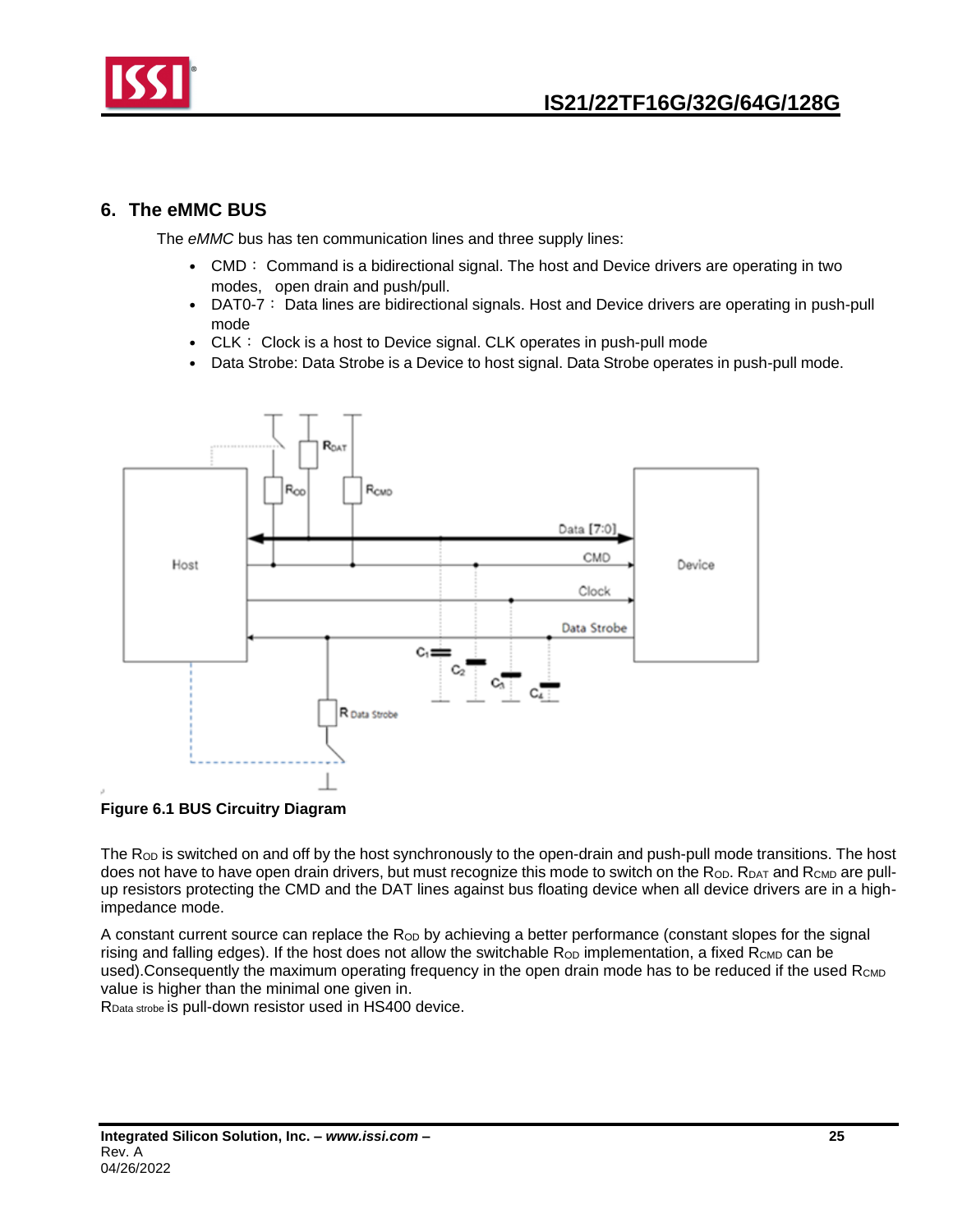

## <span id="page-25-0"></span>**7. eMMC Device Overview**

The *eMMC* device transfers data via a configurable number of data bus signals. The communication signals are:

## **7.1 Clock (CLK)**

<span id="page-25-1"></span>Each cycle of this signal directs a one-bit transfer on the command and either a one bit (1x) or a two bits transfer (2x) on all the data lines. The frequency may vary between zero and the maximum clock frequency.

## **7.2 Data Strobe**

<span id="page-25-2"></span>This signal is generated by the device and used for output in HS400 mode. The frequency of this signal follows the frequency of CLK. For data output each cycle of this signal directs two bits transfer(2x) on the data - one bit for positive edge and the other bit for negative edge. For CRC status response output and CMD response output (enabled only HS400 enhanced strobe mode), the CRC status is latched on the positive edge only, and don't care on the negative edge.

#### **7.3 Command (CMD)**

<span id="page-25-3"></span>This signal is a bidirectional command channel used for Device initialization and transfer of commands. The CMD signal has two operation modes: open-drain for initialization mode, and push-pull for fast command transfer. Commands are sent from the *eMMC* host controller to the *eMMC* Device and responses are sent from the Device to the host.

#### **7.4 Input/Outputs (DAT0-DAT7)**

<span id="page-25-4"></span>These are bidirectional data channels. The DAT signals operate in push-pull mode. Only the Device or the host is driving these signals at a time. By default, after power up or reset, only DAT0 is used for data transfer. A wider data bus can be configured for data transfer, using either DAT0-DAT3 or DAT0-DAT7, by the *eMMC* host controller. The *eMMC* Device includes internal pull-ups for data lines DAT1-DAT7. Immediately after entering the 4-bit mode, the Device disconnects the internal pull ups of lines DAT1, DAT2, and DAT3. Correspondingly, immediately after entering to the 8-bit mode the Device disconnects the internal pull-ups of lines DAT1–DAT.

#### **Table 5.1 Communication Interface**

| <b>Name</b>      | Type <sup>1</sup> | <b>Description</b>            |
|------------------|-------------------|-------------------------------|
| <b>CLK</b>       |                   | Clock                         |
| DAT <sub>0</sub> | I/O/PP            | Data                          |
| DAT <sub>1</sub> | I/O/PP            | Data                          |
| DAT <sub>2</sub> | I/O/PP            | Data                          |
| DAT <sub>3</sub> | I/O/PP            | Data                          |
| DAT4             | I/O/PP            | Data                          |
| DAT <sub>5</sub> | I/O/PP            | Data                          |
| DAT6             | I/O/PP            | Data                          |
| DAT7             | I/O/PP            | Data                          |
| <b>CMD</b>       | I/O/PP/OD         | Command/Response              |
| RST_n            |                   | Hardware reset                |
| <b>VCC</b>       | S                 | Supply voltage for Core       |
| <b>VCCQ</b>      | S                 | Supply voltage for I/O        |
| <b>VSS</b>       | S                 | upply voltage ground for Core |
| VSSQ             | S                 | supply voltage ground for I/O |
| DS               | O/PP              | Data strobe                   |

Note:

1. I: input, O: output, PP: push-pull, OD: open-drain, NC: Not connected (or logical high), S: power supply.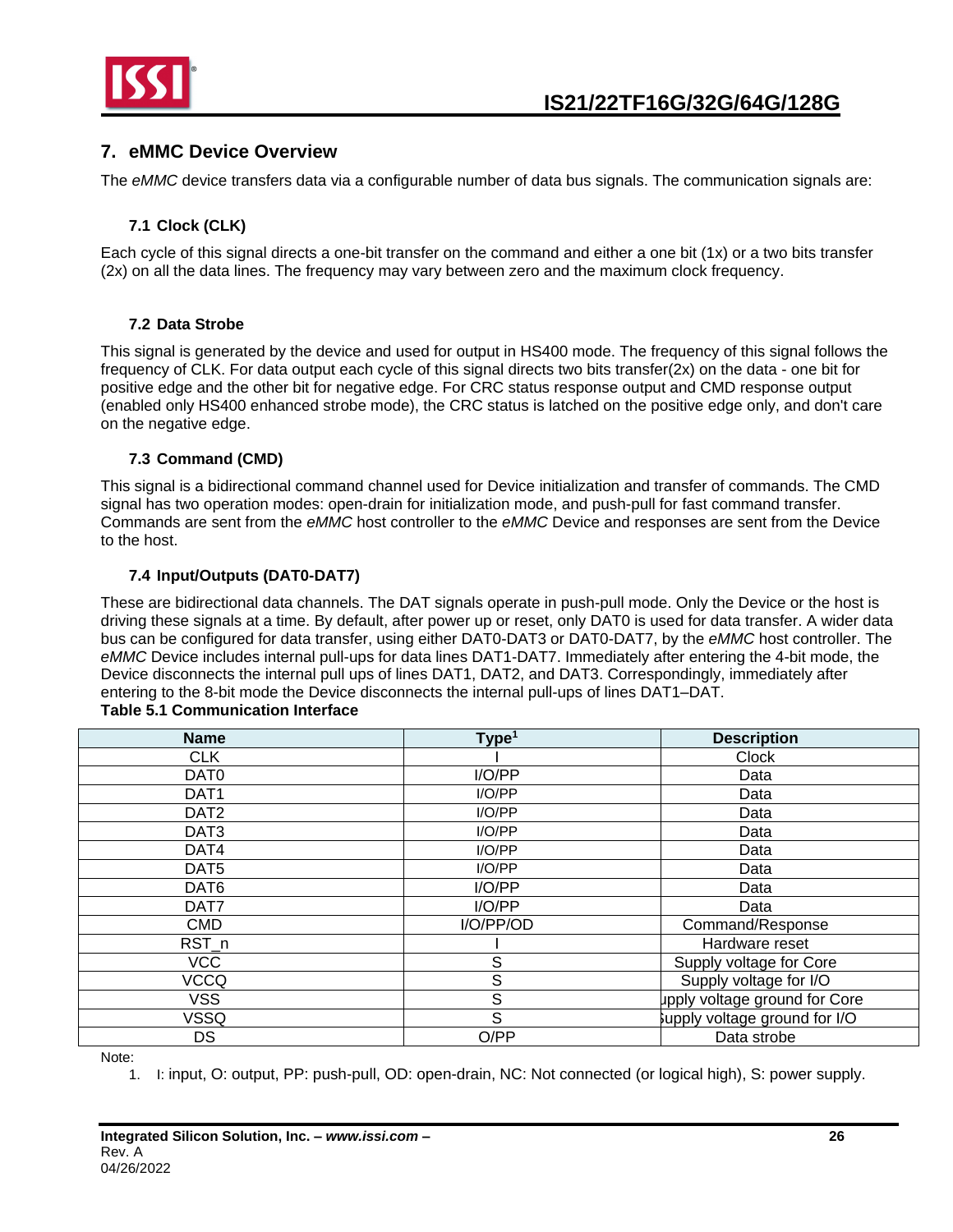

## <span id="page-26-0"></span>**8. eMMC Functional Description**

## **8.1 Pseudo Technology (pSLC)**

<span id="page-26-1"></span>Each cell in a TLC NAND can be programmed to store 3 bits of data with 8 total voltage states. In Pseudo-SLC mode, the memory cell is used in 1-bit mode, thus resulting in higher endurance, lower error rates and extended temperature range. The firmware optimizes the *eMMC* device with Pseudo technology to achieve industrial and automotive level reliability. For ISSI *eMMC* device, Pseudo SLC (pSLC) mode provides one third capacity of TLC mode.

## **8.2 Field Firmware Update (FFU)**

<span id="page-26-2"></span>Field Firmware Updates (FFU) enables features enhancement in the field. Using this mechanism, the host downloads a new version of the firmware to the *eMMC* device and, following a successful download, instructs the *eMMC* device to install the new downloaded firmware into the device.

In order to start the FFU process the host first checks if the *eMMC* device supports FFU capabilities by reading SUPPPORTED\_MODES and FW\_CONFIG fields in the EXT\_CSD. If the *eMMC* device supports the FFU feature the host may start the FFU process. The FFU process starts by switching to FFU Mode in MODE\_CONFIG field in the EXT\_CSD. In FFU Mode host should use closed-ended or open ended commands for downloading the new firmware and reading vendor proprietary data. In this mode, the host should set the argument of these commands to be as defined in FFU. ARG field. In case these commands have a different argument the device behavior is not defined and the FFU process may fail. The host should set Block Length to be DATA\_SECTOR\_SIZE. Downloaded firmware bundle must be DATA\_SECTOR\_SIZE size aligned (internal padding of the bundle might be required). Once in FFU Mode the host may send the new firmware bundle to the device using one or more write commands.

The host could regain regular functionality of write and read commands by setting MODE\_CONFIG field in the EXT\_CSD back to Normal state. Switching out of FFU Mode may abort the firmware download operation. When host switched back to FFU Mode, the host should check the FFU Status to get indication about the number of sectors which were downloaded successfully by reading the

NUMBER\_OF\_FW\_SECTORS\_CORRECTLY\_PROGRAMMED in the extended CSD. In case the number of sectors which were downloaded successfully is zero the host should re-start downloading the new firmware bundle from its first sector. In case the number of sectors which were downloaded successfully is positive the host should continue the download from the next sector, which would resume the firmware download operation.

In case MODE\_OPERATION\_CODES field is not supported by the device the host sets to NORMAL state and initiates a CMD0/HW\_Reset/Power cycle to install the new firmware. In such case the device doesn't need to use NUMBER OF FW SECTORS CORRECTLY PROGRAMMED.

In both cases occurrence of a CMD0/HW\_Reset/Power occurred before the host successfully downloaded the new firmware bundle to the device may cause the firmware download process to be aborted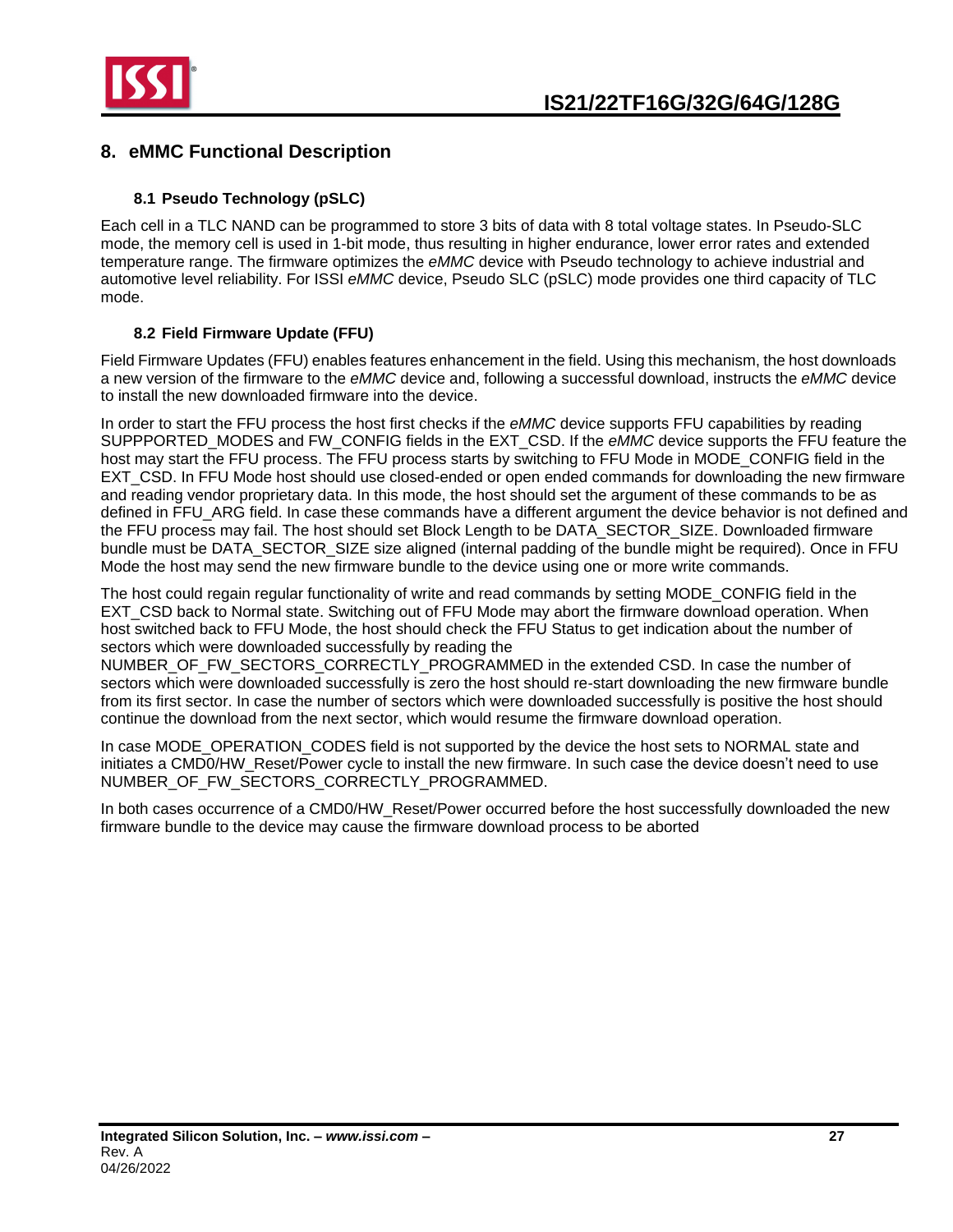

#### **8.3 Power Off Notification for Sleep**

<span id="page-27-0"></span>The host should notify the device before it powers the device off. This allows the device to better prepare itself for being powered off. Power the device off means to turn off all its power supplies. In particular, the host should issue a power off notification (POWER\_OFF\_LONG, POWER\_OFF\_SHORT) if it intends to turn off both VCC and VCCQ power I or it may use to a power off notification (SLEEP\_NOTIFICATION) if it intends to turn-off VCC after moving the device to Sleep state.

To indicate to the device that power off notification is supported by the host, a supporting host shall first set the POWER\_OFF\_NOTIFICATION byte in EXT\_CSD [34] to POWERED\_ON (0x01). To execute a power off, before powering the device down the host will changes the value to either POWER\_OFF\_SHORT (0x02) or POWER\_OFF\_LONG (0x03). Host should wait for the busy line to be de-asserted. Once the setting has changed to either 0x02 or 0x03, host may safely power off the device.

The host may issue SLEEP\_AWAKE (CMD5) to enter or to exit from Sleep state if POWER\_OFF\_NOTIFICATION byte is set to POWERED\_ON. Before moving to Standby state and then to Sleep state, the host sets POWER\_OFF\_NOTIFICATION to SLEEP\_NOTIFICATION and waits for the DAT0 line de-assertion. While in Sleep (slp) state VCC (Memory supply) may be turned off as defined in 4.1.6. Removing power supplies other than VCC while the device is in the Sleep (slp) state may result in undefined device behavior. Before removing all power supplies, the host should transition the device out of Sleep (slp) state back to Transfer state using CMD5 and CMD7 and then execute a power off notification setting POWER\_OFF\_NOTIFICATION byte to either POWER\_OFF\_SHORT or POWER\_OFF\_LONG.

If host continues to send commands to the device after switching to the power off setting (POWER\_OFF\_LONG, POWER\_OFF\_SHORT or SLEEP\_NOTIFICATION) or performs HPI during its busy condition, the device shall restore the POWER\_OFF\_NOTIFICATION byte to POWERED\_ON.

If host tries to change POWER\_OFF\_NOTIFICATION to 0x00 after writing another value there, a SWITCH\_ERROR is generated.

The difference between the two power-off modes is how urgent the host wants to turn power off. The device should respond to POWER OFF SHORT quickly under the generic CMD6 timeout. If more time is acceptable, POWER\_OFF\_LONG may be used and the device shall respond to it within the POWER\_OFF\_LONG\_TIME timeout.

While POWER\_OFF\_NOTIFICATION is set to POWERED\_ON, the device expects the host to host shall:

- Keep the device power supplies alive (both VCC and VCCQ) and in their active mode
- Not power off the device intentionally before changing POWER\_OFF\_NOTIFICATION to either POWER\_OFF\_LONG or POWER\_OFF\_SHORT
- Not power off VCC intentionally before changing POWER\_OFF\_NOTIFICATION to SLEEP\_NOTIFICATION and before moving the device to Sleep state

Before moving to Sleep state hosts may set the POWER\_OFF\_NOTIFICATION byte to SLEEP\_NOTIFICATION (0x04) if aware that the device is capable of autonomously initiating background operations for possible performance improvements. Host should wait for the busy line to be de-asserted. Busy line may be asserted up the period defined in SLEEP\_NOTIFICATION\_TIME byte in EXT\_CSD [216]. Once the setting has changed to 0x04 host may set the device into Sleep mode (CMD7+CMD5). After getting out from Sleep the POWER\_OFF\_NOTIFICATION byte will restore its value to POWERED\_ON. HPI may interrupt the SLEEP\_NOTIFICATION operation. In that case POWER\_OFF\_NOTIFICATION byte will restore to POWERED\_ON.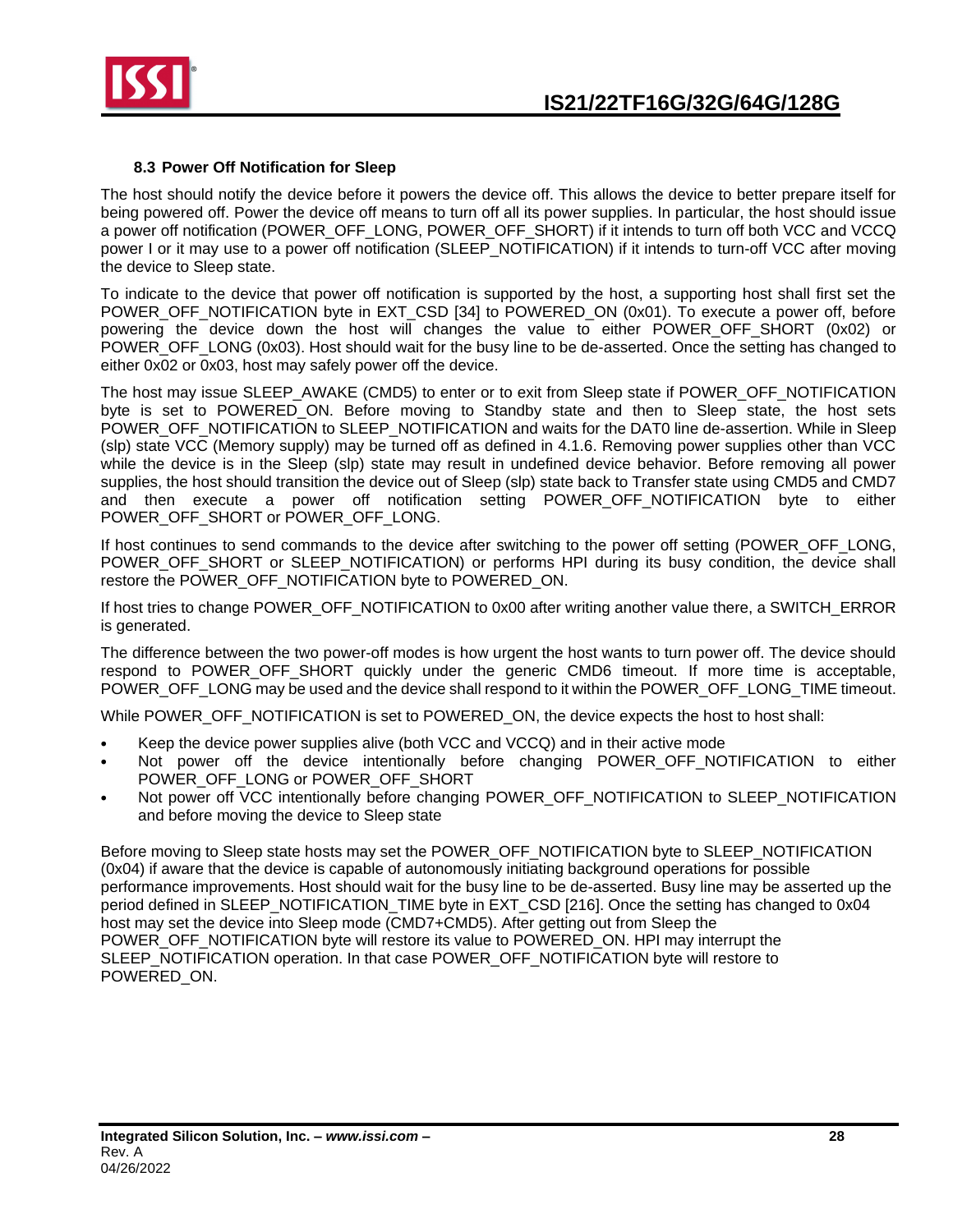

### **8.4 Enhanced User Data Area**

<span id="page-28-0"></span>ISSI *eMMC* supports Enhanced User Data Area feature which allows the User Data Area of *eMMC* to be configured as SLC Mode. Therefore, when host set the Enhanced User Data Area, the area will occupy more size of original set up size. The Max Enhanced User Data Area size is defined as - (MAX\_ENH\_SIZE\_MULT x HC\_WP\_GRP\_SIZE x HC\_ERASE\_GRP\_SIZE x 512 KBytes). The Enhanced use data area size is defined as - (ENH\_SIZE\_MULT x HC\_WP\_GRP\_SIZE x HC\_ERASE\_GRP\_SIZE x 512 KBytes). The host shall follow the flow chart of JEDEC spec for configuring the parameters of General Purpose Area Partitions and Enhanced User Data Area.

#### **8.5 Write Cache**

<span id="page-28-1"></span>Cache is a temporary storage space in an *eMMC* device. The cache should in typical case reduce the access time and increase the speed (compared to an access to the main nonvolatile storage). The cache is not directly accessible by the host. This temporary storage space may be utilized also for some implementation specific operations like as an execution memory for the memory controller and/or as storage for an address mapping table etc. However, there is data inconsistence risk when using nonvolatile cache. It's recommend only turning on the cache for the application which requires not too high reliability.

The cache shall be OFF by default after power up, RST\_n assertion or CMD0. All accesses shall be directed to the nonvolatile storage like defined elsewhere in this specification. The cache function can be turned ON and OFF by writing to the CACHE\_CTRL byte (EXT\_CSD byte [33]). Turning the cache ON shall enable behavior model defined in this section. Turning the cache OFF shall trigger flushing of the data to the nonvolatile storages

#### **8.6 Cache Enhancement Barrier**

<span id="page-28-2"></span>Barrier function provides a way to perform a delayed in-order flushing of a cached data. The main motivation for using barrier commands is to avoid the long delay that is introduced by flush commands. There are cases where the host is not interested in flushing the data right away, however it would like to keep an order between different cached data batches. The barrier command enables the host achieving the in-order goal but without paying the flush delay, since the real flushing can be delayed by the device to some later idle time. The formal definition of the barrier rule is as follows:

Denote a sequence of requests Ri, i=0,..,N. Assuming a barrier is set between requests Rx and Rx+1 (0<x<N) then all the requests R0..Rx must be flushed to the non-volatile memory before any of the requests Rx+1..RN.

Between two barriers the device is free to write data into the non-volatile memory in any order. If the host wants to preserve a certain order it shall flush the cache or set another barrier at a point where order is important.

The barrier is set by writing to the BARRIER bit of the FLUSH\_CACHE byte (EXT\_CSD byte [32]). Any error resulted can be read from the status register by CMD13 after the completion of the programming as defined for a normal write request. The error could affect any data written to the cache since the previous flush operation.

The device shall support any number of barrier commands between two flush commands. In case of multiple barrier commands between two flush commands a subset of the cached data may be committed to the non-volatile memory according to the barrier rule. Internally, a device may have an upper limit on the barrier amount it can absorb without flushing the cache. That is, if the host exceeds this barrier amount, the device may issue, internally, a normal flush.

The device shall expose its barrier support capability via the BARRIER\_SUPPORT byte (EXT\_CSD byte [486]). If a device does not support barrier function this register shall be zero. If a device supports barrier function this register shall be one.

Assuming the device supports barrier function, if the BARRIER bit of the FLUSH\_CACHE byte is set, a barrier operation shall be executed.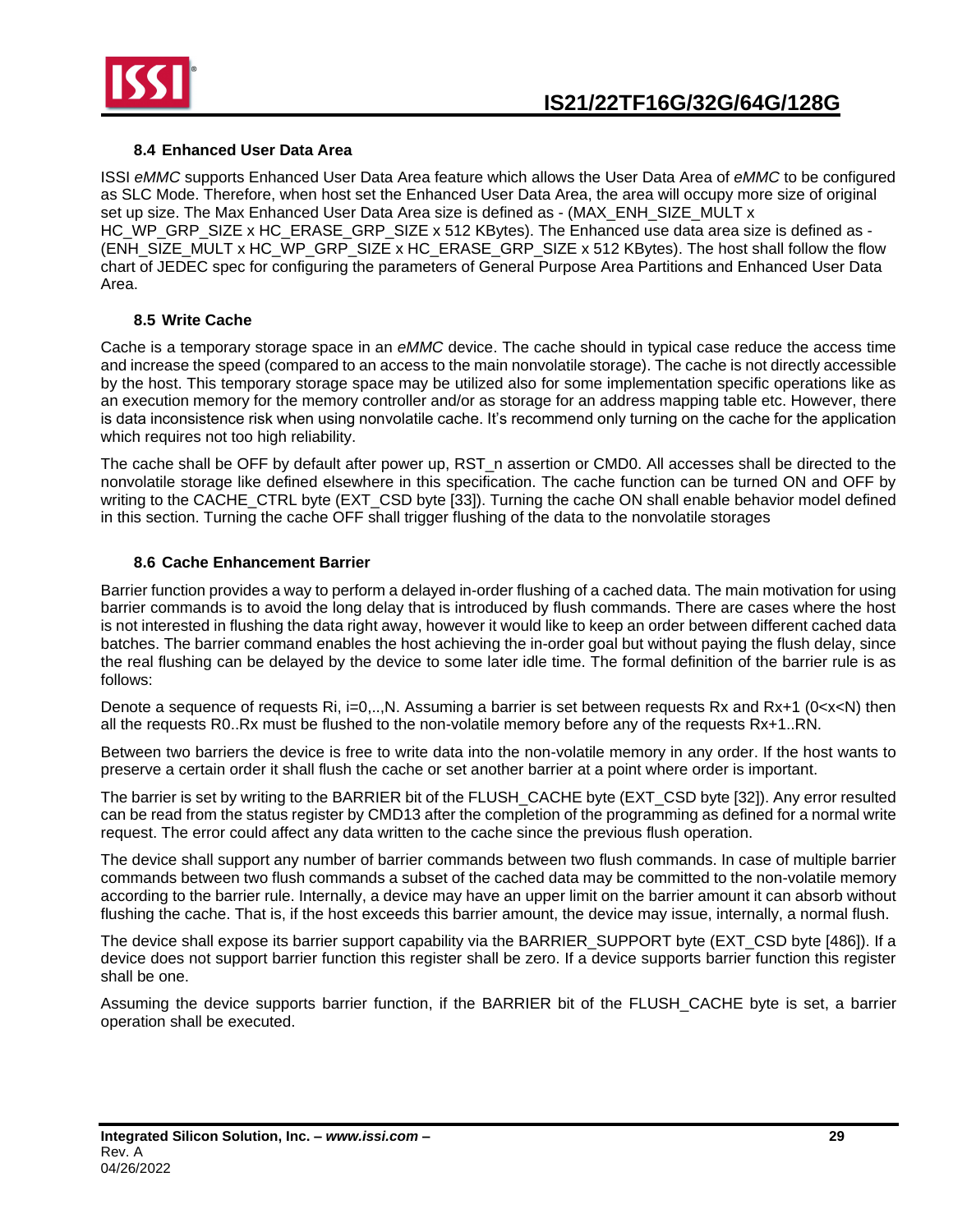

If the cache gets totally full and/or the cache is not able to receive the data of the next access (per block count indicated in CMD23 or per initiated single / open ended multiple block write in general) then it shall still be the responsibility of the *eMMC* device to store the data of the next access within the timeouts that are specified elsewhere in this specification. The actual algorithm to handle the new data and possible flush of some older cached data is left for the implementation.

**Note: When issuing a force-programming write request (CMD23 with bit 24 on) or a reliable write request (CMD23 with bit 31 on), the host should be aware that the data will be written to the non-volatile memory, potentially, before any cached data, even if a barrier command was issued. Therefore, if the writing order to the non-volatile memory is important, it is the responsibility of the host to issue a flush command before the force-programming or the reliable-write request.**

In order to use the barrier function, the host shall set bit 0 of BARRIER\_EN (EXT\_CSD byte [31]). The barrier feature is optional for an *eMMC* device.

## **8.7 Cache Flushing Policy**

<span id="page-29-0"></span>The host may require the device to flush data from the cache in an in-order manner. From time to time, to guarantee in-order flushing, the host may command the device to flush the device cache or may use a barrier command.

However, if the *eMMC* device flushing policy is to flush data from the cache in an in-order manner, cache barrier commands or flush commands operations (In case goal is to guarantee the flushing order) are redundant and impose a needless overhead to the device and host.

FIFO bit in CACHE\_FLUSH\_POLICY field (EXT\_CSD byte [240]) is used by the device to indicate to the host that the device cache flushing policy is First-In-First-Out; this means that the device guarantees that the order of the flushing of data would be the in same order which data was written to the cache. When the FIFO bit is set it is recommended for the host not to send cache barrier commands or flush operations which goal is to guarantee the flushing order as they are redundant and impose a burden to the system.

However, if the FIFO bit is set to 1b and the device supports the cache barrier mechanism, the host may still send barrier commands without getting an error. Sending these commands will not change the device behavior as device flushes cache in-order anyway.

The CACHE\_FLUSH\_POLICY field is read-only field and never change its value either by the host or device.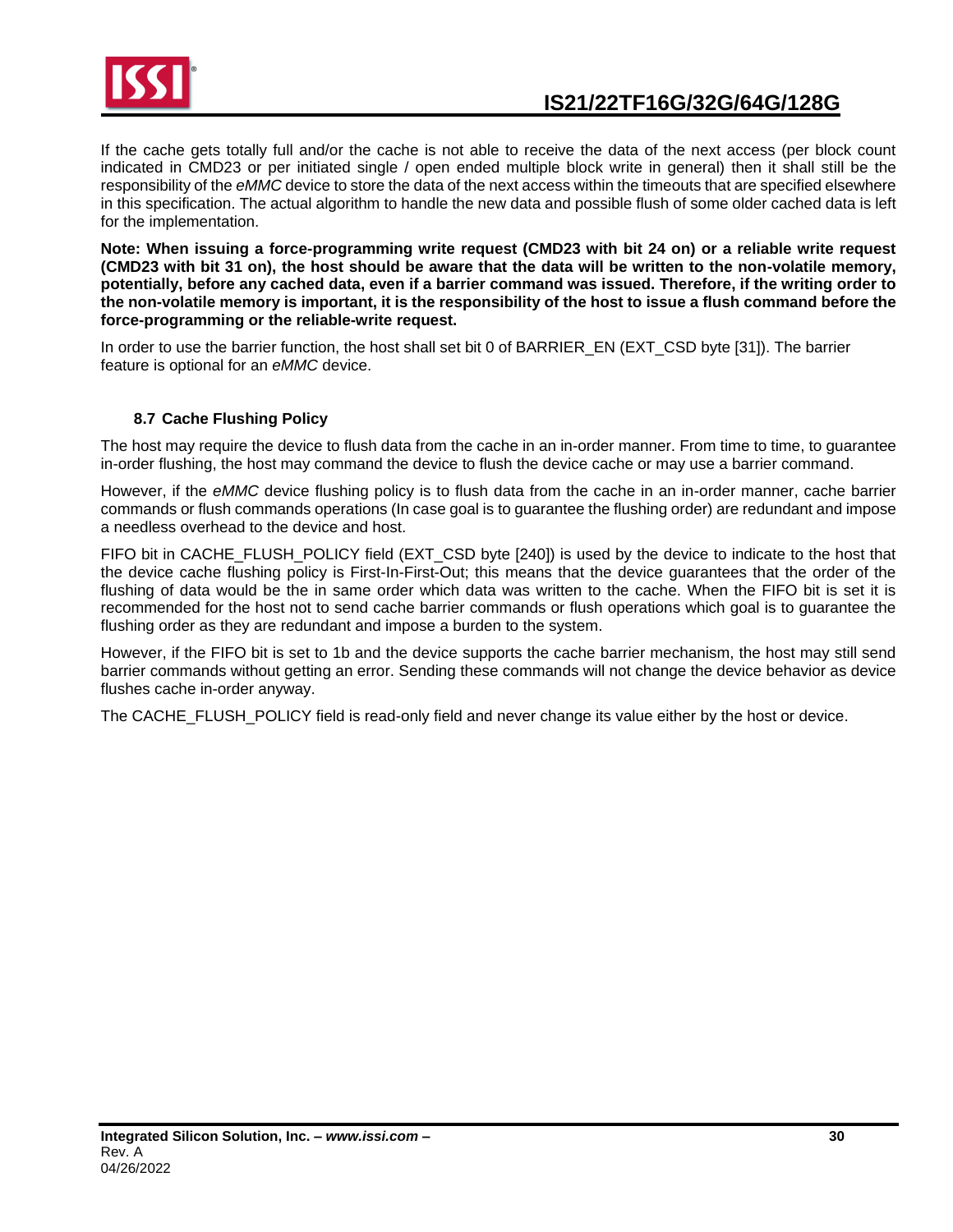

#### **8.8 Command Queuing (Disable by default)**

<span id="page-30-0"></span>To facilitate command queuing in *eMMC*, the device manages an internal task queue to which the host can queue data transfer tasks.

Initially the task queue is empty. Every task is issued by the host and initially queued as pending. The device controller works to prepare pending tasks for execution. When a task is ready for execution its state changes to "ready for execution". The exact meaning of "ready for execution" is left for device implementation.

The host tracks the state of all queued tasks and may order the execution of any task, which is marked as "ready for execution" by sending a command indicating its task ID. When the execute command is received (CMD46/CMD47) the device executes the data transfer transaction.

For example, in order to queue a write transaction, the host sends a CMD44 indicating the task's parameters. The device responds and the host sends a CMD45, indicating the start block address.

The device regards the two commands as a single task in the queue and sends a response indicating success if no error is detected. This exchange may be executed on the CMD line while a data transfer, or busy state, is ongoing on the DAT lines. The host tracks the state of the queue using CMD13.

At a later time, when data transfer is not in progress, the host issues a CMD47, ordering the device to execute a task from the queue, providing the Task ID in its argument. The device responds with an R1 response and the data transfer starts.

Note that if hosts need to access RPMB partition, the host should disable the Command Queue mechanism and access RPMB partition not through the command queue.

General Purpose partitions may be accessed when command queuing is enabled.

The queue must be empty when CMD6 is sent (to switch partitions or to disable command queuing).

Sending CMD6 while the queue is not empty shall be regarded as illegal command (as explained 6.6.42.9 Supported Commands).

Prior to enabling command queuing, the block size shall be set to 512B. Device may respond with an error to CMD46/CMD47 if block size is not 512B.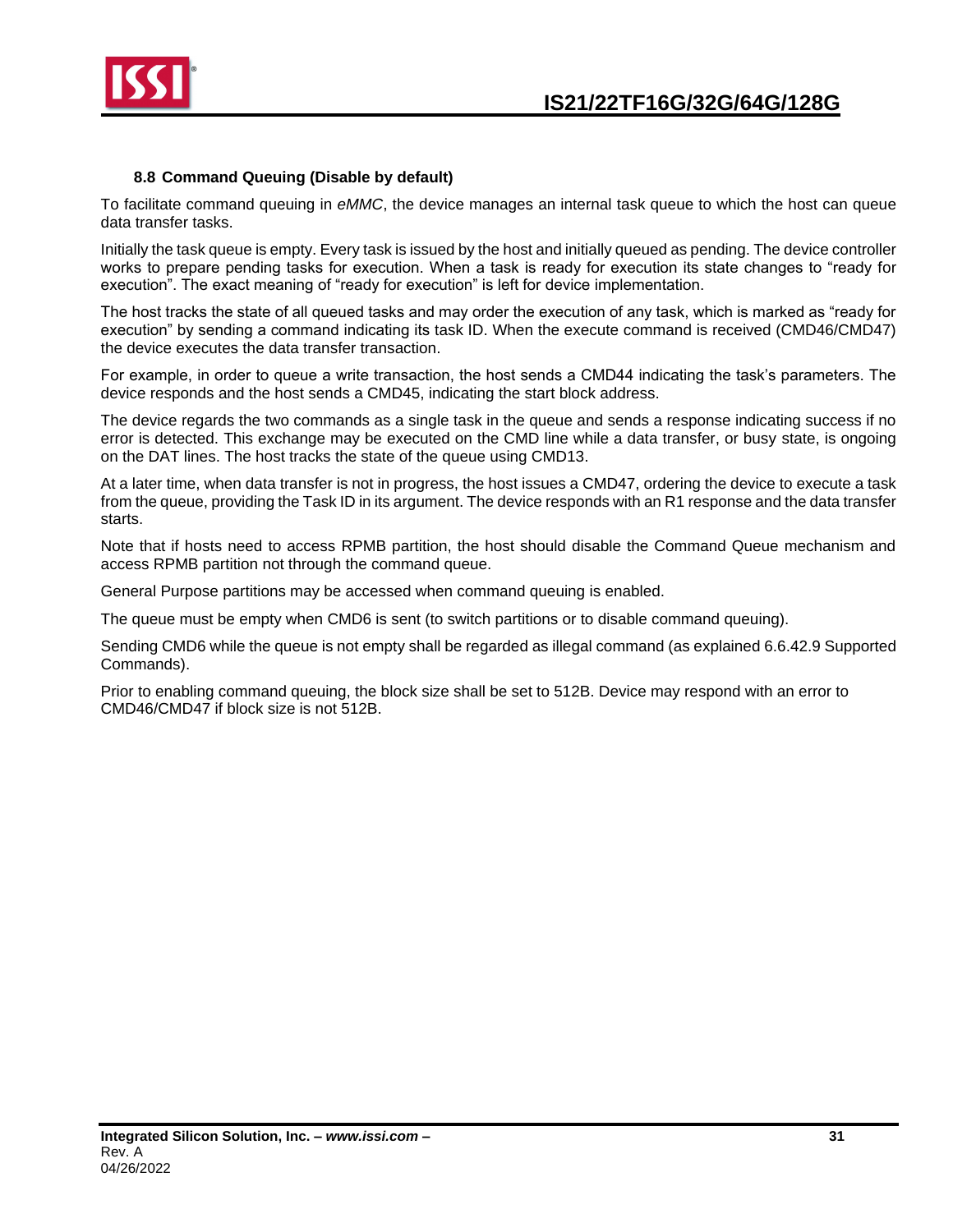

#### **8.9 Production State Awareness (PSA)**

<span id="page-31-0"></span>*eMMC* device could utilize the information of whether it is in production environment and operate differently than it operates in the field.

For example, content that was loaded into the storage device prior to soldering might get corrupted, at higher probability, during device soldering. The *eMMC* device could use "special" internal operations for loading content prior to device soldering that would reduce production failures and use "regular" operations post-soldering.

PRODUCTION\_STATE\_AWARENESS [133] field in extended CSD is used as a mechanism through which the host should report to the device whether it is pre or post soldering state.

This standard defines two methods, Manual Mode and Auto Mode, to manage the device production state.

The trigger for starting or re-starting the process is setting correctly PRE\_LOADING\_DATA\_SIZE field. Before setting this field the host is expected to make sure that the device is clean and any data that was written before to the device is expected to be erased using CMD35, CMD36 and CMD38.

In case the host erased data, overrode existing data or performed re-partition during production state awareness it should restart the production state awareness process by re-setting PRE\_LOADING\_DATA\_SIZE.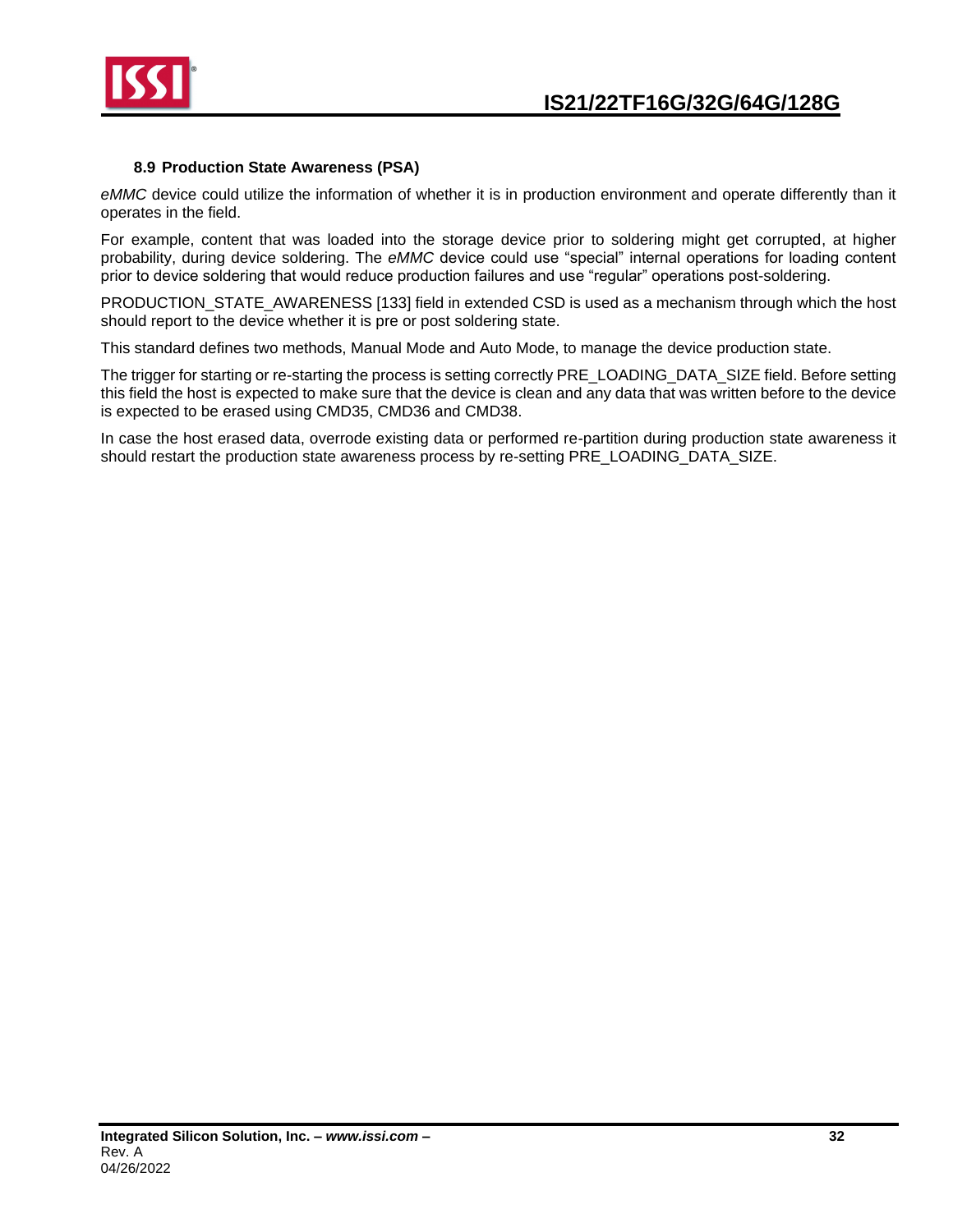

## <span id="page-32-0"></span>**9. PACKAGE TYPE INFORMATION**

## **9.1 100-ball FBGA Package (Q)**

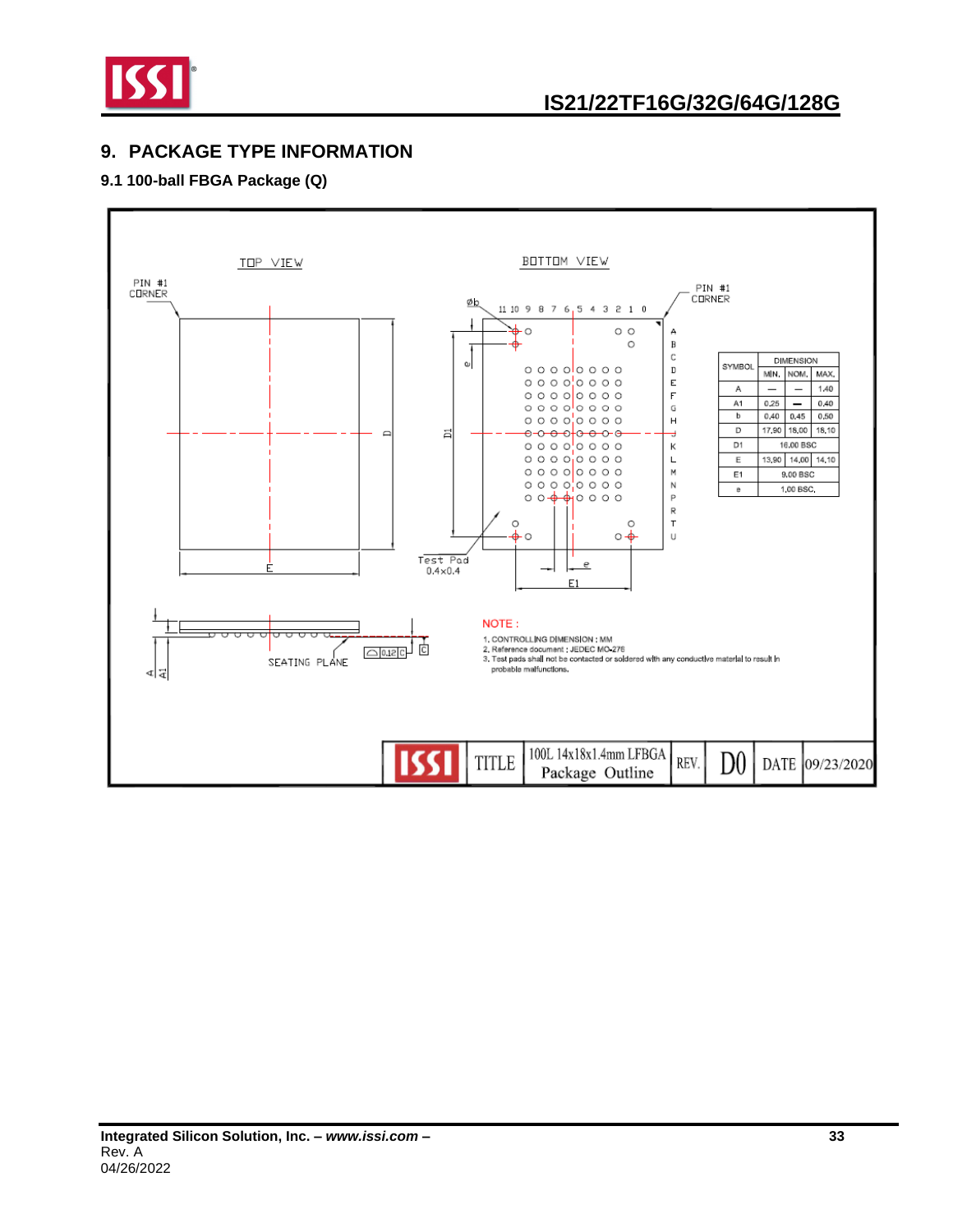

## **9.2 153-BALL FBGA Package (C)**

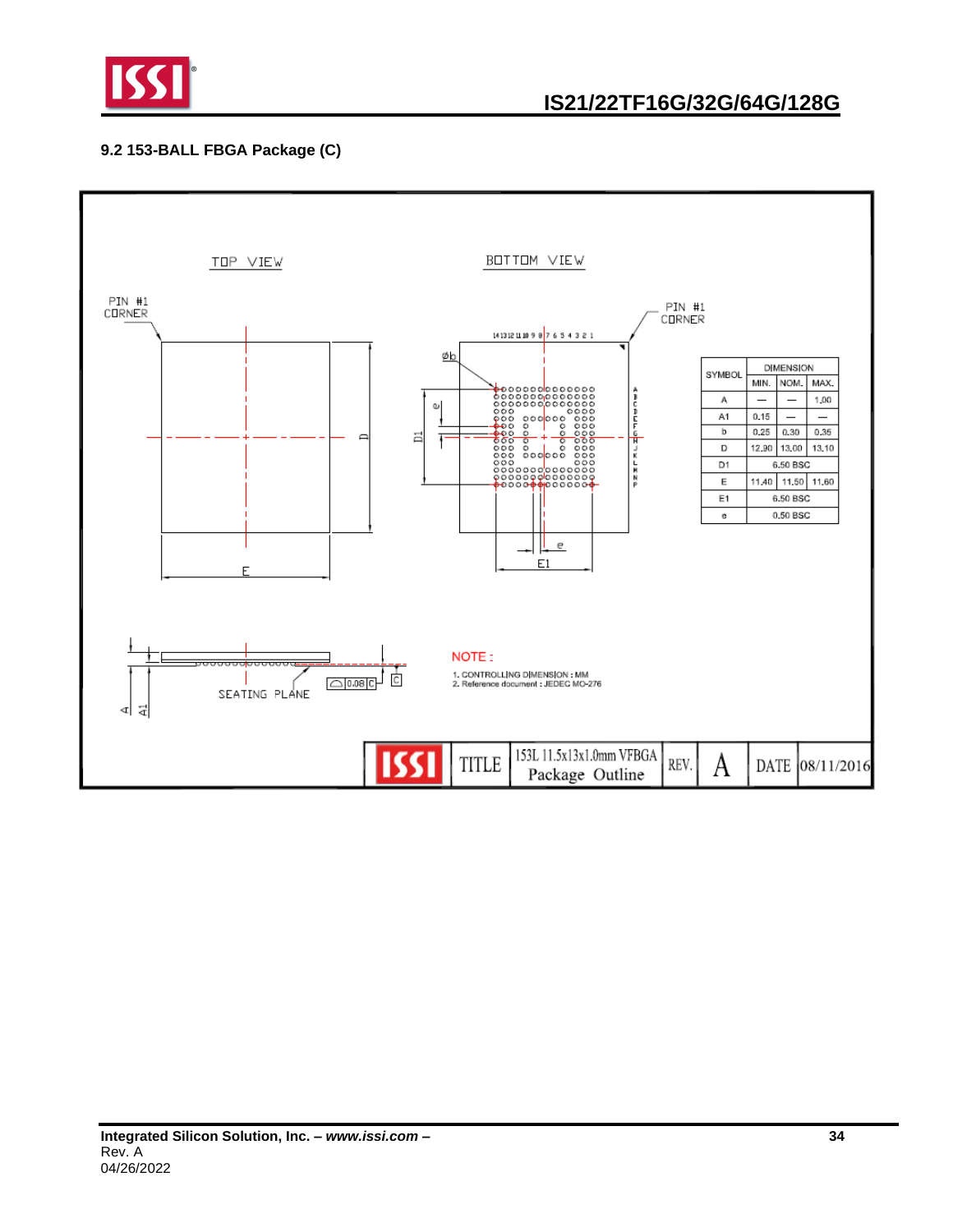

## <span id="page-34-0"></span>**10.ORDERING INFORMATION – Valid Part Numbers**